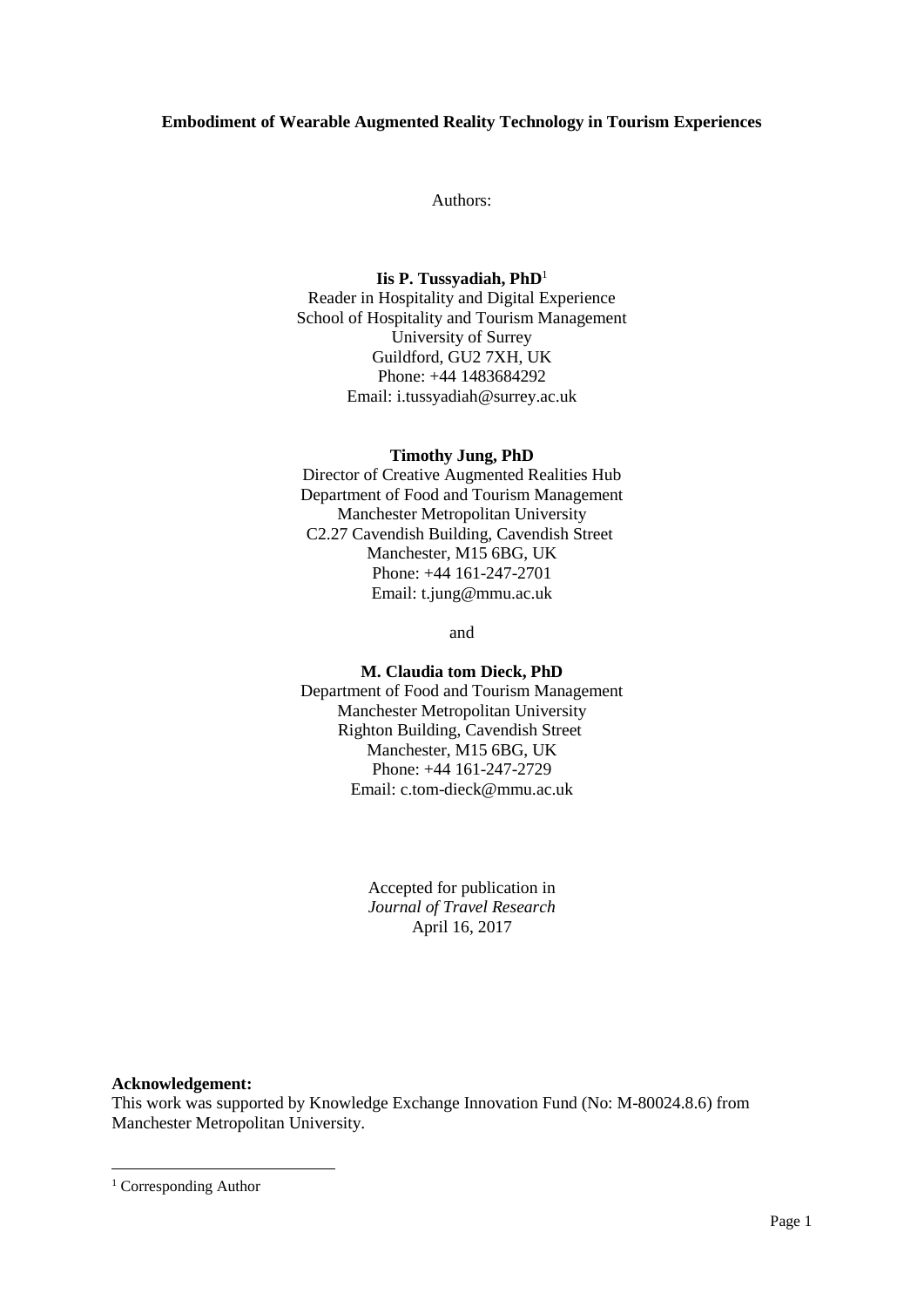### **Embodiment of Wearable Augmented Reality Technology in Tourism Experiences**

# **Abstract**

The increasing use of wearable devices for tourism purposes sets the stage for a critical discussion on technological mediation in tourism experiences. This paper provides a theoretical reflection on the phenomenon of embodiment relation in technological mediation and then assesses the embodiment of wearable augmented reality technology in a tourism attraction. The findings suggest that technology embodiment is a multidimensional construct consisting of ownership, location, and agency. These support the concept of technology withdrawal, where technology disappears as it becomes part of human actions, and contest the interplay of subjectivity and intentionality between humans and technology in situated experiences such as tourism. It was also found that technology embodiment affects enjoyment and enhances experience with tourism attractions.

*Keywords:* technology embodiment; wearable technology; augmented reality; technology mediation; Google Glass; tourism experience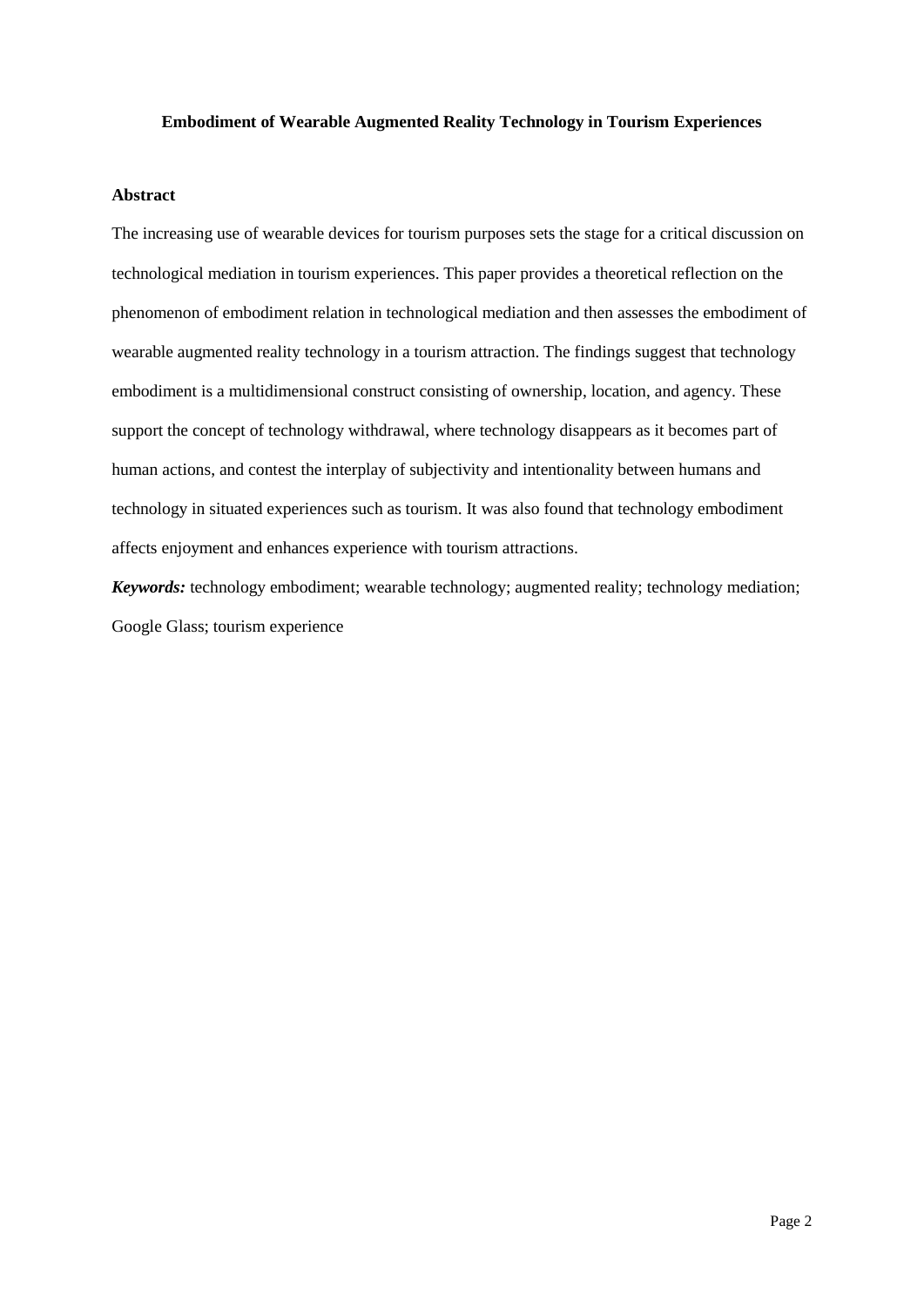#### **Embodiment of Wearable Augmented Reality Technology in Tourism Experiences**

# **INTRODUCTION**

Our society today is characterized with significant advances in information and communication technologies (ICTs). These include the development of personal technologies: small, easy to carry, and relatively inexpensive computing devices designed to serve the unique informational needs of their users (Weiss, Whiteley, Treviranus, and Fels 2001), such as smartphones, tablet computers, and smart wearable devices. As many continuously embrace the latest personal devices with excitement (Consumer Electronics Association 2015) and make necessary adjustments to assimilate these devices into their everyday routines (ComScore 2011; Nielsen 2014; Oulasvirta, Rattenbury, Ma, and Raita 2012), ICTs become integral to everyday experiences. Recent research has emphasized the roles of ICTs in daily experiences and the spillover effects of these technology-mediated experiences to travel and tourism (e.g., Wang, Xiang, and Fesenmaier 2014a; 2014b). In fact, it is increasingly hard to decouple ICTs from tourism experiences as tourists carry and use their personal devices (e.g., smartphones) on a trip (Wang, Xiang, and Fesenmaier 2014a), affording constant connection and great computing capabilities while on the move (Tussyadiah 2015), and tourism destinations provide technological systems such as mobile applications and sensors to assist tourists in interacting with the environment around them, for information search and navigation, interpretation of cultural attractions, etc.

More recently, the focus of personal technology development takes a new turn from designing portable devices to creating wearable computers (i.e., devices worn on human bodies), such as smart watches and smart glasses (Rauschnabel et al. 2015; tom Dieck, Jung, and Han 2016; tom Dieck, Jung, and tom Dieck 2016). The introduction of these devices to the masses implies not only that computing devices will increasingly subsume to the personal space of their users, allowing them to assist more intelligently, consistently, and continuously (Starner 2015; Starner et al. 1997), they also automatically serve as a part of users' bodily functions, such as gazing, sensing, and perceiving, as they are embedded in the experiences and actions of their users (Ihde 1990; 1993; Gellersen 1999; Tussyadiah 2014). The use of a body-worn computer that extends users' sensory, cognitive, and motor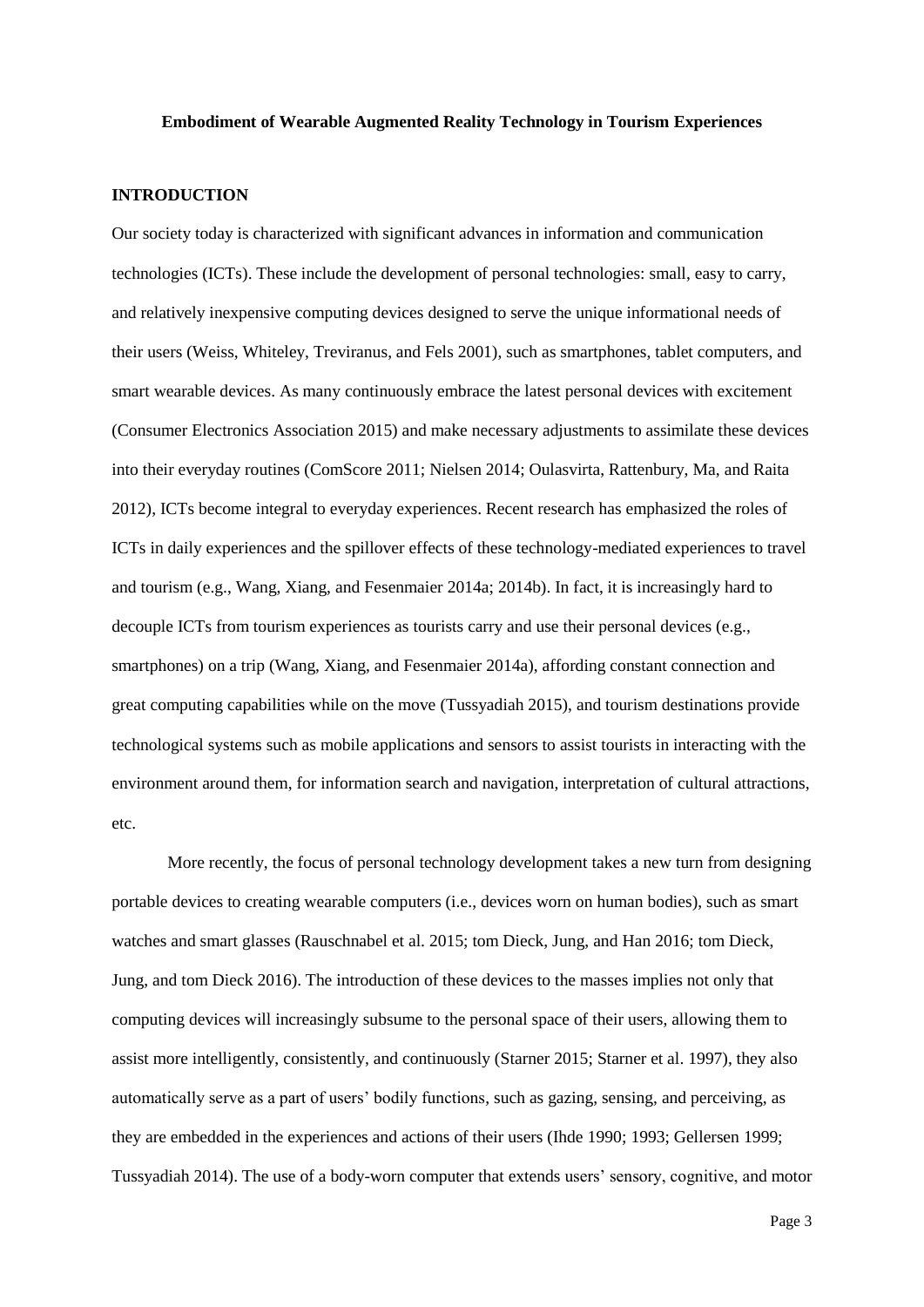limitations (Barfield and Caudell 2001) and adapts its behavior to the changing environments has a great implication for tourism. As tourists navigate through a tourism destination, a wearable device that is capable of extending its user's sensory and cognitive modality can shape how tourists orient themselves, interact, and control their interactions with tourism attractions. Additionally, as intelligent agents, wearable computers are also designed to model the behavior and predict the next actions or states of their users (Starner et al. 1997). As a result, the introduction of smart glasses through Google Glass Explorer Program (Google 2012) stimulates discussion in the literature and mass media on the potentials of wearable devices to transform touristic experiences (e.g., Dickey 2013; Prabu 2012; Tussyadiah 2014). However, it also entices fear due to its front-facing camera that enables users to take first-person viewpoint images more surreptitiously, leading to perceived threats on personal privacy (e.g., Penn 2015).

Despite the mixed reactions to commercial smart glasses for everyday experiences, an area of relevance for the use of smart glasses in facilitating tourism experiences is augmented reality (tom Dieck, Jung, and Han 2016; tom Dieck, Jung, and tom Dieck 2016). Augmented reality is an application that supplements *natural* (as opposed to *artificial*) world with additional information, achieved by overlaying visual, auditory, or even haptic materials on physical objects presented through see-through displays (Azuma 1997; Barfield and Caudell 2001; Feiner, MacIntyre, Höllerer, and Webster 1997). An augmented reality system combines physical and virtual (artificial) objects in a natural environment, aligns these objects with each other, and runs interactively in real time (van Krevelen and Poelman 2010). By performing a seamless integration between computer-generated information and user sensation of the natural world, the ultimate goal of augmented reality is to support user interaction with the world around them (Barfield and Caudell 2001; Starner 2015; Starner et al. 1997). In the context of tourism, augmented reality is applied to assist tourists with retrieval and processing of information on points of interest (POI) in the vicinity, such as physical structures, historic and cultural objects, museum exhibits, etc., enhance their perception and cognition processes, and aid in decision making (Kounavis, Kasimani, and Zamani 2012; Yovcheva, Buhalis, and Gatzidis 2011; Yovcheva, Buhalis, Gatzidis, and van Elzakker 2014). Augmented reality applications designed to enhance experiences outdoors have been applied in national parks, heritage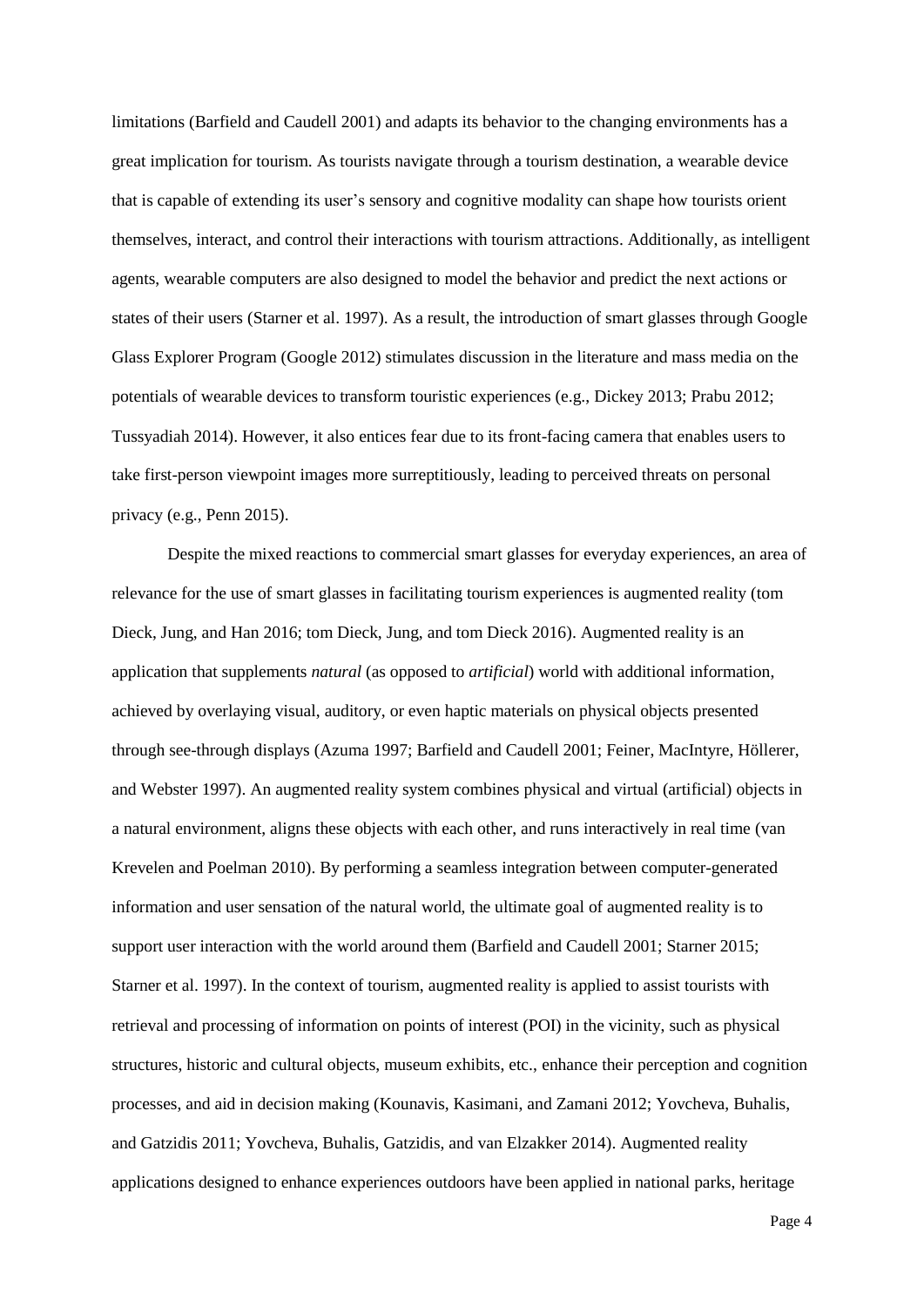sites, and recreation areas as well as tourist cities, providing augmented walking experiences for tourists (e.g., Caggianese, Neroni, and Gallo 2014; Chung, Han, and Joun 2015; Fritz, Susperregui, and Linaza 2005; Gleue and Dähne 2001; Han, Jung, and Gibson 2014; tom Dieck and Jung 2015). Additionally, indoor touristic experiences enhanced with augmented reality are developed in museums, art galleries, and indoor theme parks by overlaying exhibits with additional information through touch-screen displays, smartphones, and/or wearable devices (e.g., Damala, Marchal, and Houlier 2007; Jung, Chung, and Leue 2015; Leue, Han, and Jung 2014; Leue, Jung, and tom Dieck 2015; tom Dieck and Jung 2015; Wojciechowski, Walczak, White, and Cellary 2004). Partnering with Google and GuidiGo (a developer of publishing platforms for guided tours), San Francisco's de Young Museum was among the first to introduce Google Glass-powered exhibition in 2015 (McGee, 2014). Using Google Glass, museum visitors were able to access audiovisual materials and testimonials revealing the hidden story behind Keith Haring's artworks.

The advancement in wearable computing and augmented reality and its potential impacts on tourist experiences have been emphasized from a practical point of view. However, there is void in literature as far as how the intricacies of human-computer interactions through augmented reality applications are critically situated within the discourse of tourism experience and how to better understand the implications of these interactions for tourism management. To that end, this research aims to conceptualize and assess technology mediation by analyzing the use of wearable augmented technology in situated tourism experiences. In particular, this research is directed towards tourists' perception on the transformed representation of attractions and their overall experiences while using wearable augmented reality technology. A better understanding on the embodiment of wearable technology will be helpful to guide the management of tourism attractions in which advanced technological systems are involved.

# **THEORETICAL BACKGROUND**

#### **Mediation of Tourism Experience**

Mediation or brokerage mechanism exists in tourism experiences in order to bridge the self (i.e., the tourists) and the others (i.e., the destinations) (Holloway 1981; Jennings and Weiler 2006; Jensen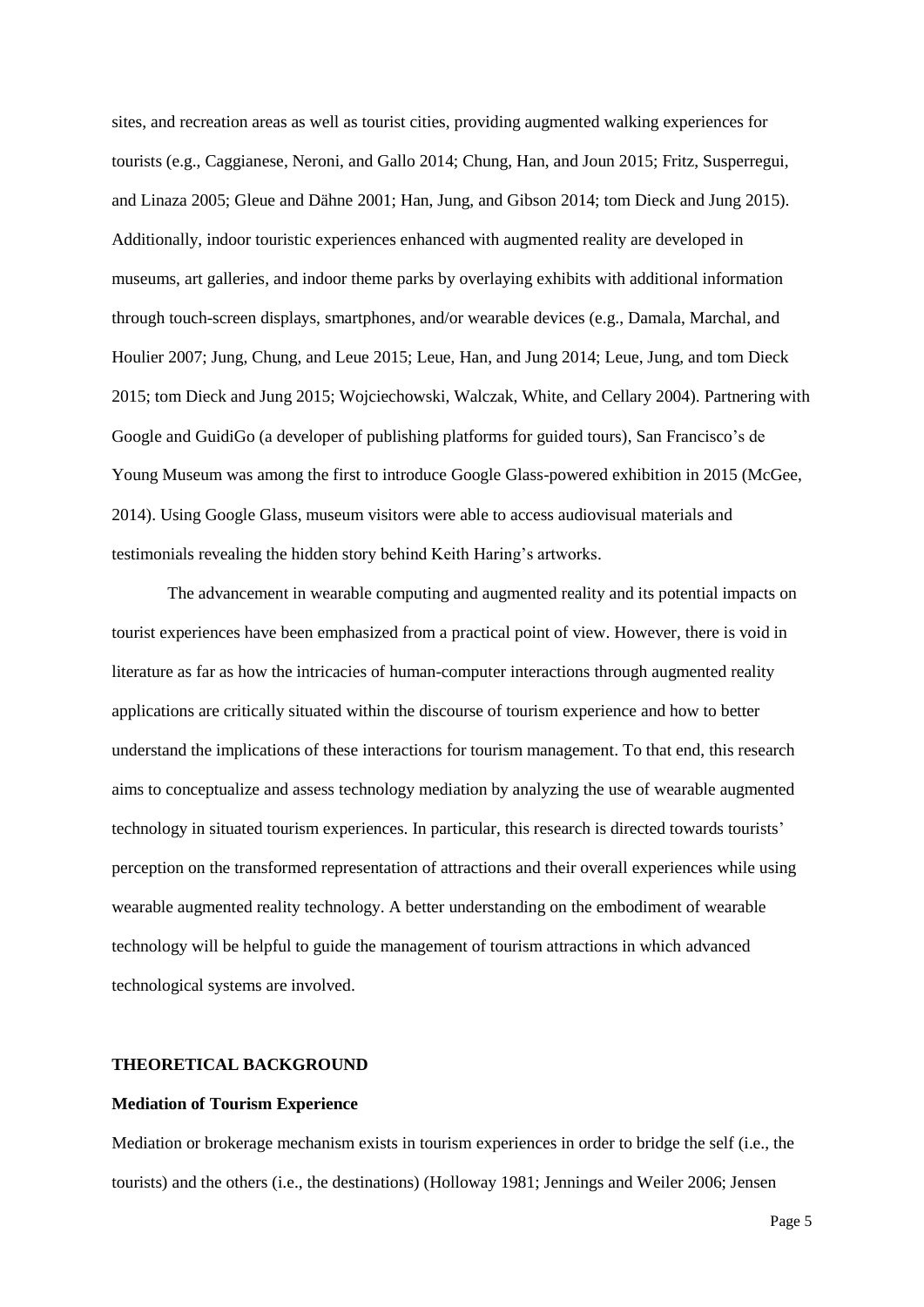2010; Macdonald 2006). Macdonald (2006) distinguishes between communicative and interaction mediation supported by tour guides. While the former influences tourist understanding, the latter facilitates interactions with locals and the environment. Similarly, Weiler and Yu (2007) categorize mediation into three areas: physical access, cognitive access, and social access. In addition to these, McGrath (2007) suggests emotional or affective access as another domain of mediation in tourism. For example, as cultural brokers, tour guides facilitate interactions between tourists and local culture, provide translation and interpretation (i.e., communicating meaning) and, in doing so, influence tourists' cognitive and affective responses to tourism destinations. Following Turner and Ash (1975), as tourists are placed at the center of a strictly circumscribed world, Urry and Larsen (2011) argue that tourism mediators such as hotel concierges and tour guides act as surrogate parents, relieving tourists of responsibility and protecting them from harsh reality.

Mediation in different domains of tourism experience is highly associated with provision (or withholding) of information. The development in ICTs enables technology devices and digital media to take the roles of conventional tour guides in assisting tourists with their physical, cognitive, social, and affective experiences with tourism destinations (Jansson 2002; Tussyadiah and Fesenmaier, 2009; Wang, Park, and Fesenmaier 2013). For example, tourists who use their smartphone's global positioning system (GPS) for navigation or translation app to bridge a language barrier are afforded access to physical and social experiences. Similarly, information overlay with augmented reality is an example of how technology mediates tourists' cognition and learning experience (e.g., Leue, Han, and Jung 2014; Leue, Jung, and tom Dieck 2015; Yovcheva et al. 2011; 2014). As a result, in order to explain the roles of ICTs in tourism experiences, it is appropriate to consult the (post)phenomenological approach to technological mediation (Ihde,1990), where technology stands in relation between humans (i.e., tourists) and the world around them (i.e., tourism destinations) (Tussyadiah and Fesenmaier 2009; Wang, Park and Fesenmaier 2013). Following Ihde's (1990) viewpoint on the roles of technology in society, schematic explanations of direct encounter (i.e., in terms of bodily and perception), mediation of tour guides, and technological mediation in tourism can be presented as the following:

Direct Encounter: Tourist – Destination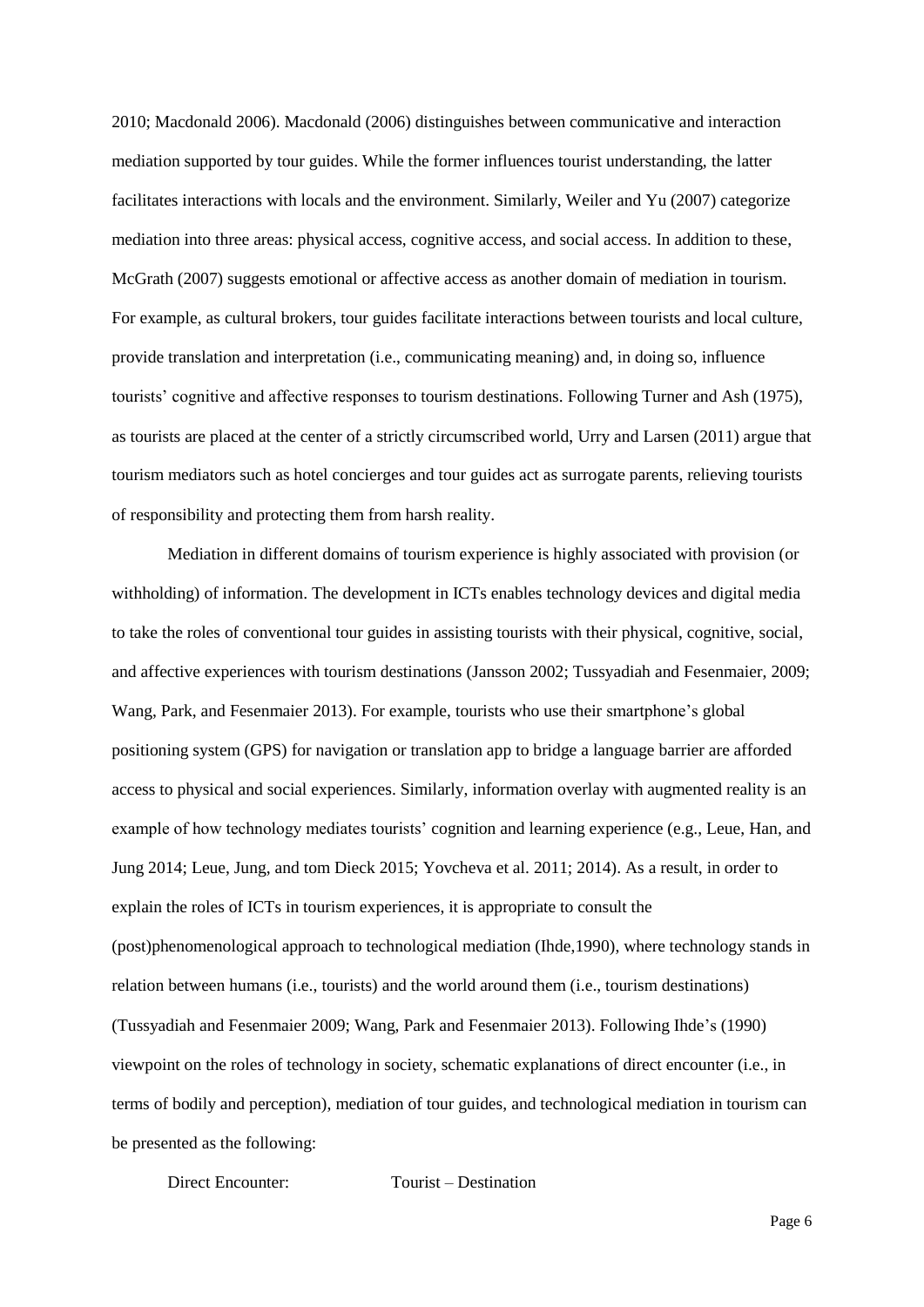| <b>Contemporary Mediation:</b>  | Tourist – Tour Guide – Destination   |
|---------------------------------|--------------------------------------|
| <b>Technological Mediation:</b> | $Tourist - Technology - Destination$ |

Further, Ihde (1990) describes four different types of relation that occur in technological mediation. *Embodiment* relation occurs when users embody technology (i.e., so it becomes an extension of human bodies), allowing the extended bodies to interact with the world. *Alterity* relation occurs when humans interact with technology artifacts as if they were living beings and, thus, social actors. The third relation, *hermeneutic*, is somewhat in between embodiment and alterity, where technology provides representation of reality that needs to be interpreted to generate perception about the world. Finally, technology plays a role at the *background* of human experiences, creating a context for their perception. The schematic explanation of Ihde's (1990) four relations in technological mediation in tourism context is presented below:

| <b>Embodiment Relation:</b> | $[Tourist - Technology] \rightarrow Destination$ |
|-----------------------------|--------------------------------------------------|
| Hermeneutic Relation:       | Tourist $\rightarrow$ [Technology – Destination] |
| <b>Alterity Relation:</b>   | Tourist $\rightarrow$ Technology [- Destination] |
| <b>Background Relation:</b> | Tourist [- Technology - Destination]             |

These relations can be explained in tourism context to a varying degree (see Tussyadiah 2017). The use of automated ticket dispensers at a train station or check-in kiosks in a hotel is a form of interaction between a tourist and another agent, which represents alterity relation. In these cases, technology is the *terminus* of a tourism experience (Verbeek 2007; 2008). An example of hermeneutic relation is tourists' use of weather application on a smartphone. While the app itself does not give tourists an actual experience of sun or rain, it delivers a representation (i.e., a value, a symbol) that needs to be read in order to retrieve information regarding the condition of tourism destinations. A smartphone automatically tracking users' movement and location is an example of background relation. Despite receiving limited attention in tourism literature, embodiment relation is the most relevant to the development and use of wearable personal devices for tourism. Wearable devices are not *encountered* as objects in tourism destinations, but the means through which tourists perceive the destinations. Therefore, embodiment relation provides a framework to contest the subject – object dualism attached to human-computer interactions in cases of situated experiences such as tourism.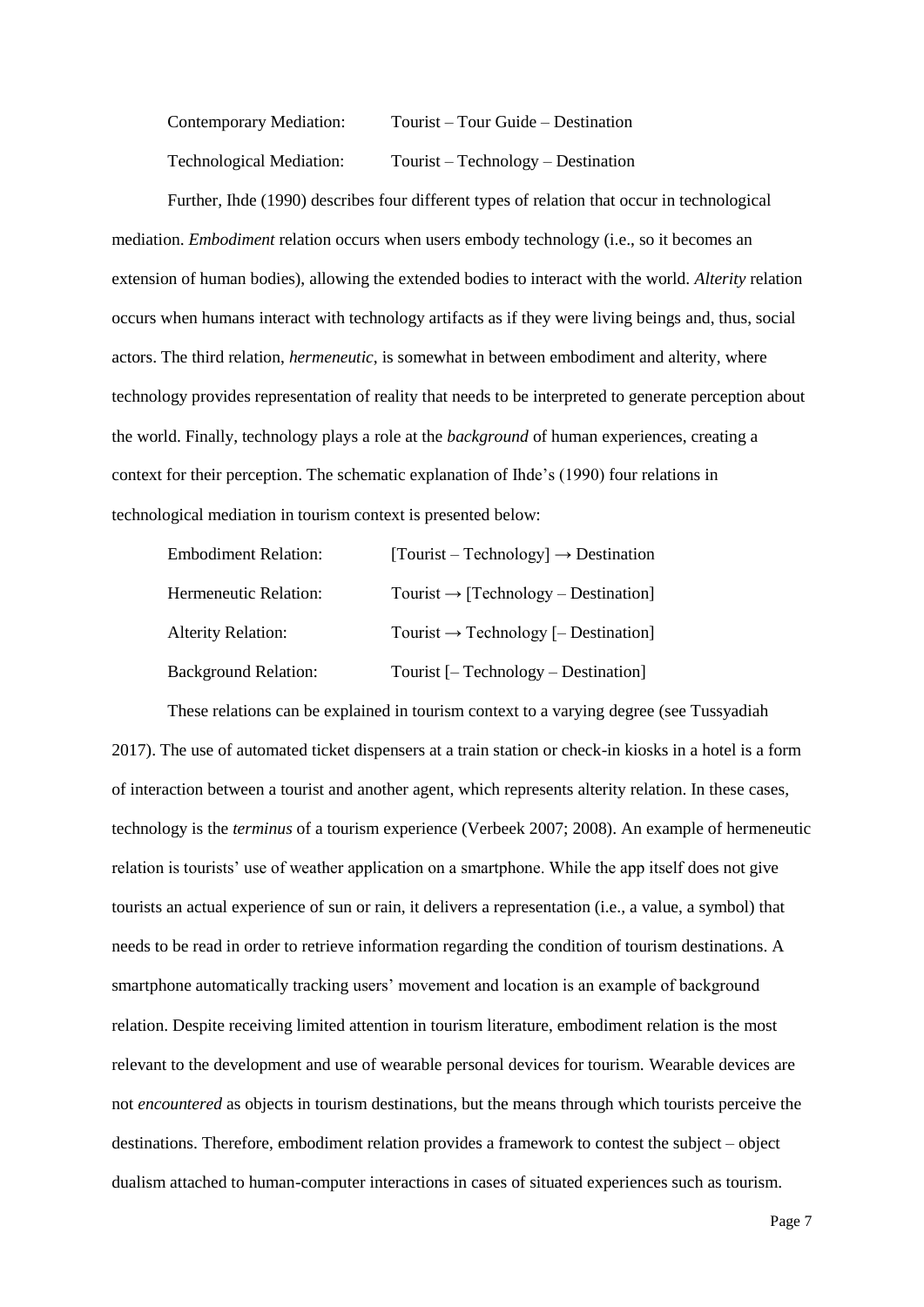Verbeek (2007) suggests that from a modernist perspective, technology mediation only concerns with how to present objects to the subjects without affecting subjectivity and objectivity themselves; in other words, technology is neutral. However, when tourists perceive an augmented vision of a tourism attraction as a result of *seeing through the Google Glass*, technology does not only generate a new form of objectivity, but also of subjectivity. Thus, from a postmodernist perspective, subjects and objects do not have fixed essences; what is essential to them depends on the context and their relations with other entities. Through mediation, technology helps constitute the interpreted reality of the world and the situated subjectivity of human beings by shaping people's perception, interpretation, and forms of engagement with reality. Finally, a posthumanist perspective involves the interplay of intentionality (Ihde, 1990). According to Verbeek (2007), a posthumanist regards technology artifacts as generators of multiple realities, demonstrating artifactual intentionality that is either augmented (i.e., blending multiple visual impressions into a single representation of reality, such as in augmented reality), constructed (i.e., constructing a new reality, such as in virtual reality), or reflexive (i.e., making technological perception of human experiences perceptible to humans, such as displaying tourist movements as GPS coordinates on a map). Analyzing how wearable augmented reality technology influences tourism experiences requires moving away from a modernist approach that assumes the neutrality of technology. By focusing on embodiment relation in technology mediation, this study attempts to critically position technology with(in) the human subject in the *durée* of tourism experience.

In addition to the practical reason that is the potential of wearable computing devices to gain prominent roles in tourism experiences, technology embodiment is epistemologically interesting for several reasons. Brey (2000) raises a question on the nature of transformed experiences (i.e., mediated perception) resulting from the pre-processed, enhanced experiences through technology. Verbeek (2007) argues that augmented or constructed realities are largely a result of technology – world relation instead of human – world relation mediated by technology. This is similar to the positioning of tour guides as surrogate parents for tourists (Urry and Larsen 2011), where tourists interact with realities constructed and shaped by the mediators. In the case of wearable augmented reality, by sensing the world around it, the device produces a mechanical amplification of some aspects of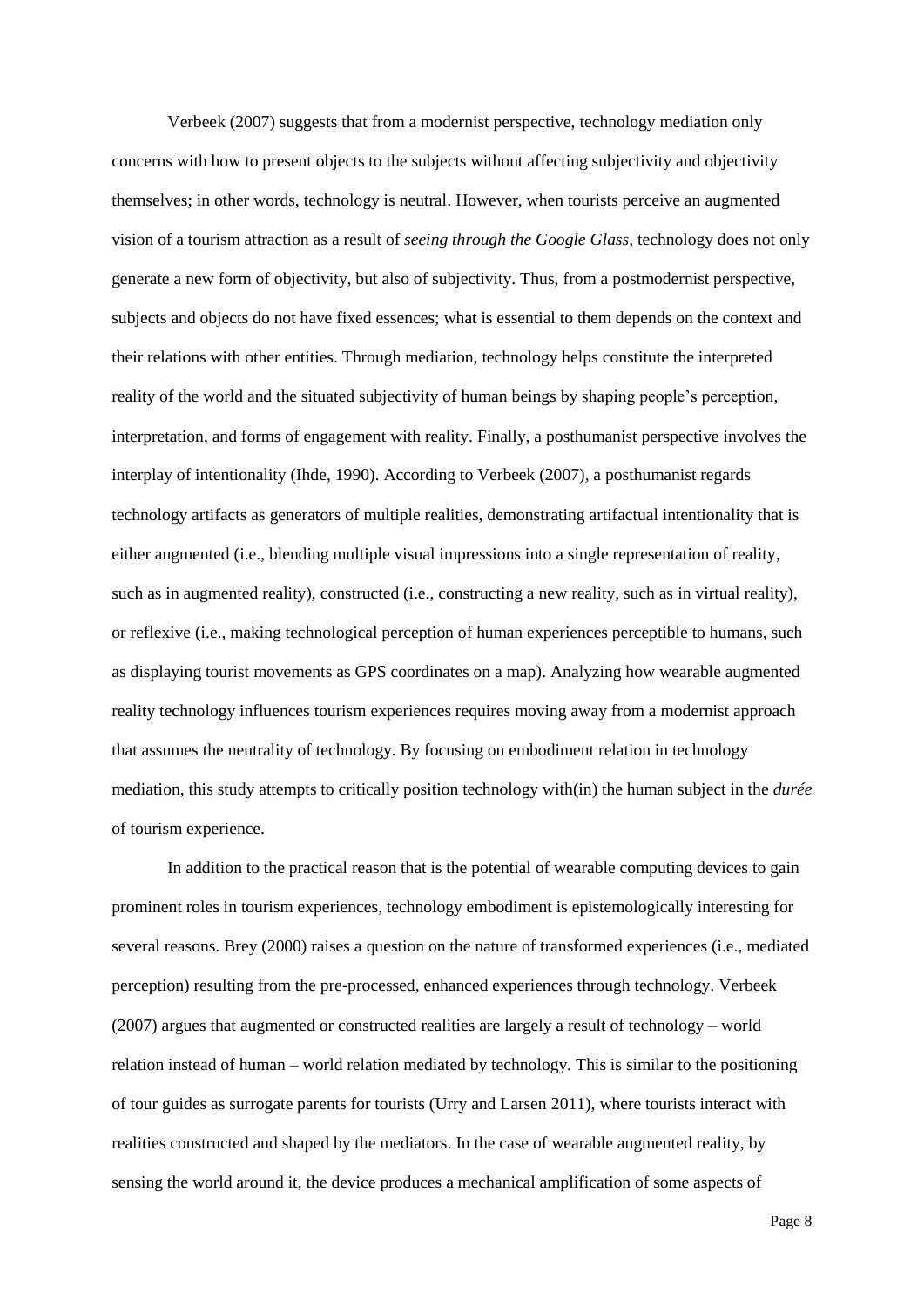human vision intentionality as tourists direct their gaze toward the natural environment (e.g., a tourism attraction). Consequently, it is important to understand how tourists perceive the representation of realities (i.e., the projected images) resulting from augmented reality experiences, which in essence is a question of authenticity.

To embody means to give a body to an agent, a person, or a system (Giraud, Paljic, and Leroy 2013). In the case of wearable devices, users are often consciously unaware of the presence of these devices after an initial habituation period. This suggests that technology embodiment engenders a symbiosis of human and technology, which implies the importance to research how users acquaint with technology that *integrates* with human bodies (Brey 2000). Ihde (1990) explains the situation of *technology withdrawal,* where technology becomes transparent means through which users perceive their natural environment. The use of Google Glass equipped with augmented reality to gaze at a tourism attraction elucidates this idea. When a tourist is used to having a head-mounted device with a screen right in front of her eyes, she becomes consciously unaware of the device's physical position as she experiences *seeing through the Google Glass*. Brey (2000) takes into account Merleau-Ponty's (1962) phenomenological description on the relation between the body and the external world to explain how users perceive wearable technology differently from other objects external to their bodies. Merleau-Ponty (1962) contrasts the space of a body (i.e., space of situation) from that of an external environment (i.e., space of position). Humans perceive their bodies by means of a body schema (Gallagher 1986; Longo and Haggard 2012), which provides a pre-reflective, immediate knowledge of the position of their body parts. Longo and Haggard (2012) refer to this perception as bodily awareness, which is a non-conceptual, somatic, form of knowledge (Longo et al. 2008). Body schema is different from body image, which is the perceived form of human bodies in terms of sizes, shapes, and distinctive characteristics (Longo, Schüür, Kammers, Tsakiris, and Haggard 2009). Therefore, human bodies are a medium through which humans engage with the world, but are not experienced as a spatial entity. Brey (2000) proposes that wearable technology is integrated into the body schema of its users and, thus, becoming a medium through which their motor and/or perceptual skills are expressed. Similarly, Google Glass is the means through which tourists' visual perception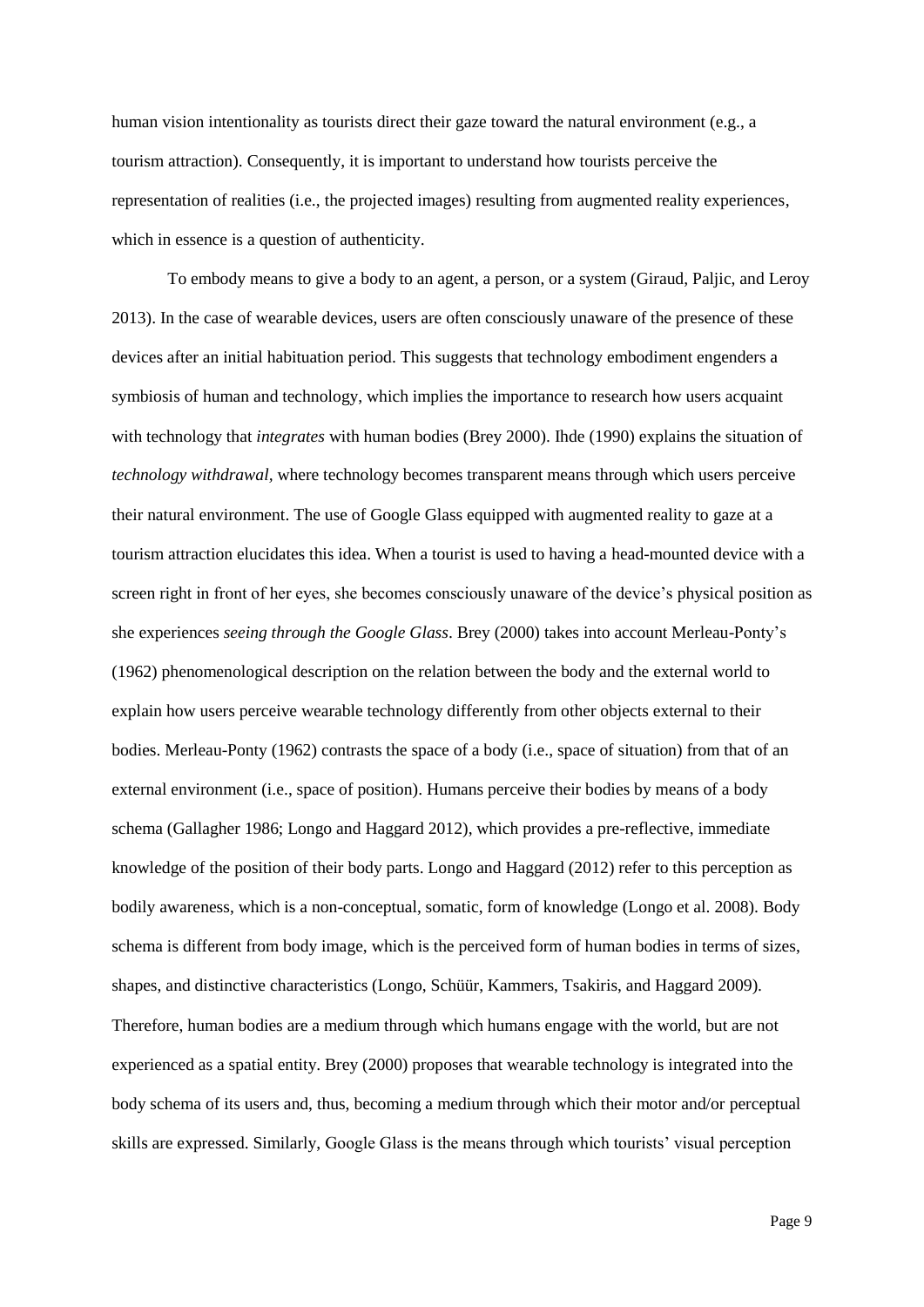takes place. Hence, wearable technology extends human bodies through enhancement of motor and/or perceptual skills (Verbeek 2015).

#### **A Psychometric Approach to Technology Embodiment**

The phenomenological tradition has provided rich descriptive characterization of embodiment (e.g., Merleau-Ponty 1962), including that of technology (e.g., Brey 2000; Ihde 1990; Verbeek 2007; 2008). However, assessing technology embodiment in actual experiences will be useful not only to support a critical reflection of the roles of technology in human experiences, but also to appraise the quality of mediated experiences. For that reason, a number of studies in neuroscience and psychology attempt to conceptualize and assess technology embodiment from a psychometric approach (e.g., Longo et al. 2008; 2009). Longo et al. (2008) suggest that embodiment is a form of experience that the traditional methods in psychology have difficulty in capturing its nature. Consequently, they propose a more systematic approach to rigorously define embodiment as a coherent psychological phenomenon and decompose its structure.

Longo et al. (2008; 2009) conducted an experiment with *rubber hand illusion* (RHI), where participants observe a rubber hand that was stroked synchronously or asynchronously, resulting in visual and haptic perception, and then respond to introspective measurements about their experience. Longo et al. (2008) identified a construct they termed *embodiment of rubber hand*, which consists of three subcomponents: *ownership*, *location*, and *agency*. Ownership represents the feeling that the rubber hand is part of one's own body. Location relates to the feeling that the rubber hand and one's own hand are located at the same *place*. Agency is associated with the feeling that one can control the rubber hand, being able to move it. For this research, the introspective measurements from Longo et al. (2008) were adapted to assess the embodiment of wearable augmented reality in the context of tourism attractions. Following their findings, this research assesses that technology embodiment is a multidimensional scale consisting of three subcomponents: ownership, location, and agency. It is hypothesized that ownership, location, and agency are distinct, but related constructs and accounted for by a common underlying higher order construct, namely technology embodiment of Google Glass.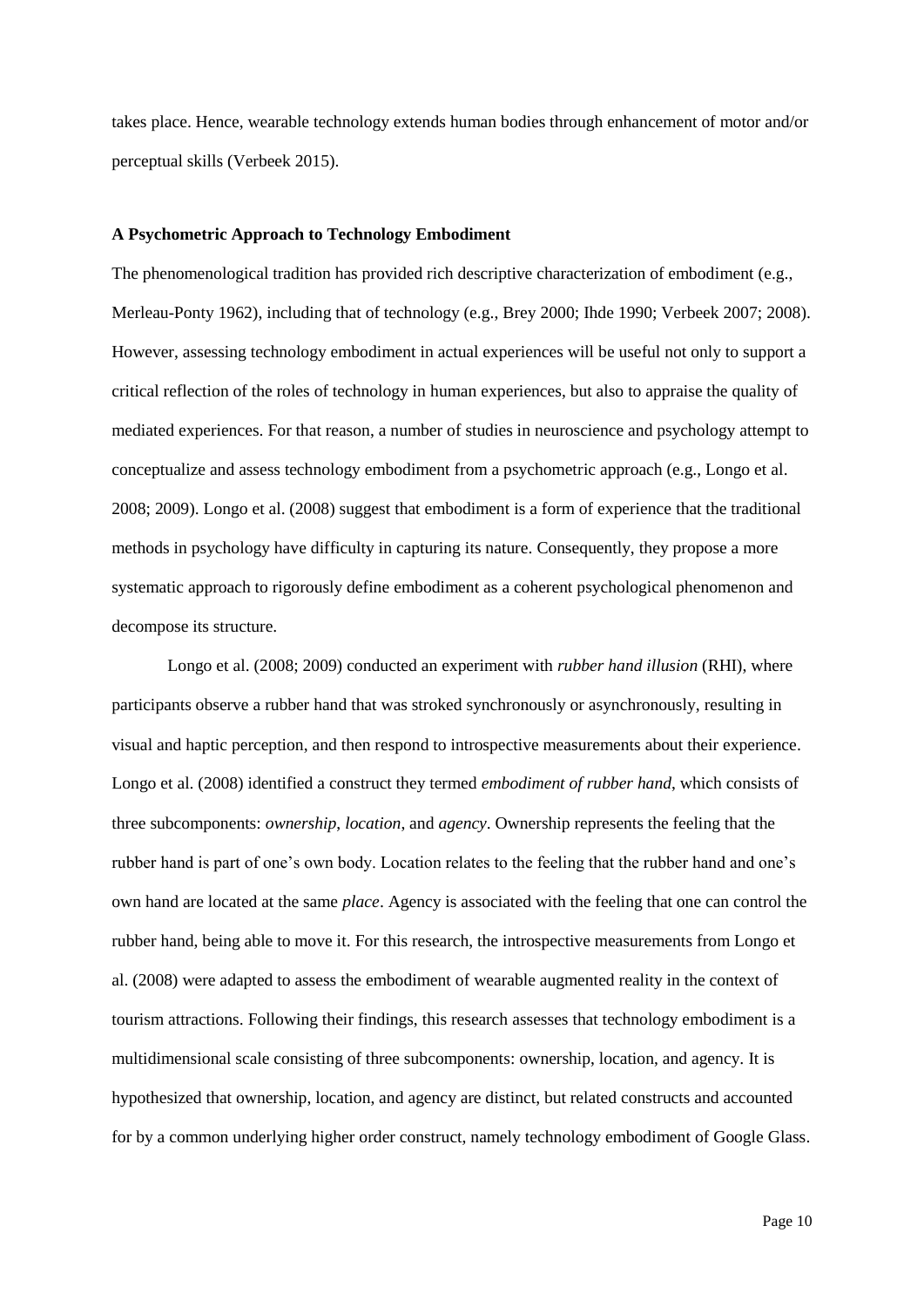Hypothesis 1: *Technology Embodiment is a higher order construct underlying Ownership, Location, and Agency.* 

While the core of this research is the assessment of technology embodiment, it is recognized that relating technology embodiment to its behavioral outcomes is important. Hence, this research attempts to assess if embodiment of wearable augmented reality has an effect on experiences with tourism attractions. From the perspective of technology development, studies assessing augmented reality applications in various contexts place enjoyment, which reflects the performance of embodied interactions afforded by the use of such technology, as an important factor representing user experiences (e.g., Barfield, Bressler and Bodzin 2013; Macvean and Riedl 2011; Morrison et al., 2009). This is especially so when the technology is designed to serve hedonic purposes (Van der Heijden 2004), including for tourism (Caggianese, Neroni, and Gallo 2014). The basic tenet is that interacting with mixed reality (i.e., merging of real world and synthetic elements) stimulates user interest and engagement during the experience, leading to enjoyment (e.g., Macvean and Riedl 2011; Sylaiou, Mania, Karoulis, and White 2010). In areas of gaming and physical activities, it is suggested that embodiment during an activity can influence emotion and increase the experience of fun (Price, Peterson, and Harmon-Jones 2012). Therefore, this research hypothesizes that the embodiment of wearable augmented reality technology has a positive effect on tourists' enjoyment while interacting with tourism attractions. This research utilizes Davis, Bagozzi, and Warshaw's (1992) definition of perceived enjoyment, which is the extent to which the activity of using wearable augmented reality to interact with tourism attractions is enjoyable in its own right.

#### Hypothesis 2: *Technology Embodiment has a positive effect on Enjoyment.*

Additionally, tourism literature suggests the enhancement of overall tourism experience as an outcome of technology mediation (e.g., Neuhofer, Buhalis, and Ladkin 2012; Tussyadiah and Zach 2012). Specifically, previous studies on augmented reality in tourism found that the use of this technology enhances the tourist experience (e.g., Chung et al. 2015; Jung et al. 2015; Yovcheva et al. 2011; 2014). Embodiment relation in technological mediation implies the integration of technology into the user's body schema (Verbeek 2015), augmenting the body's abilities and dispositions to be actualized in everyday experiences. The body schema enables an understanding of the environment as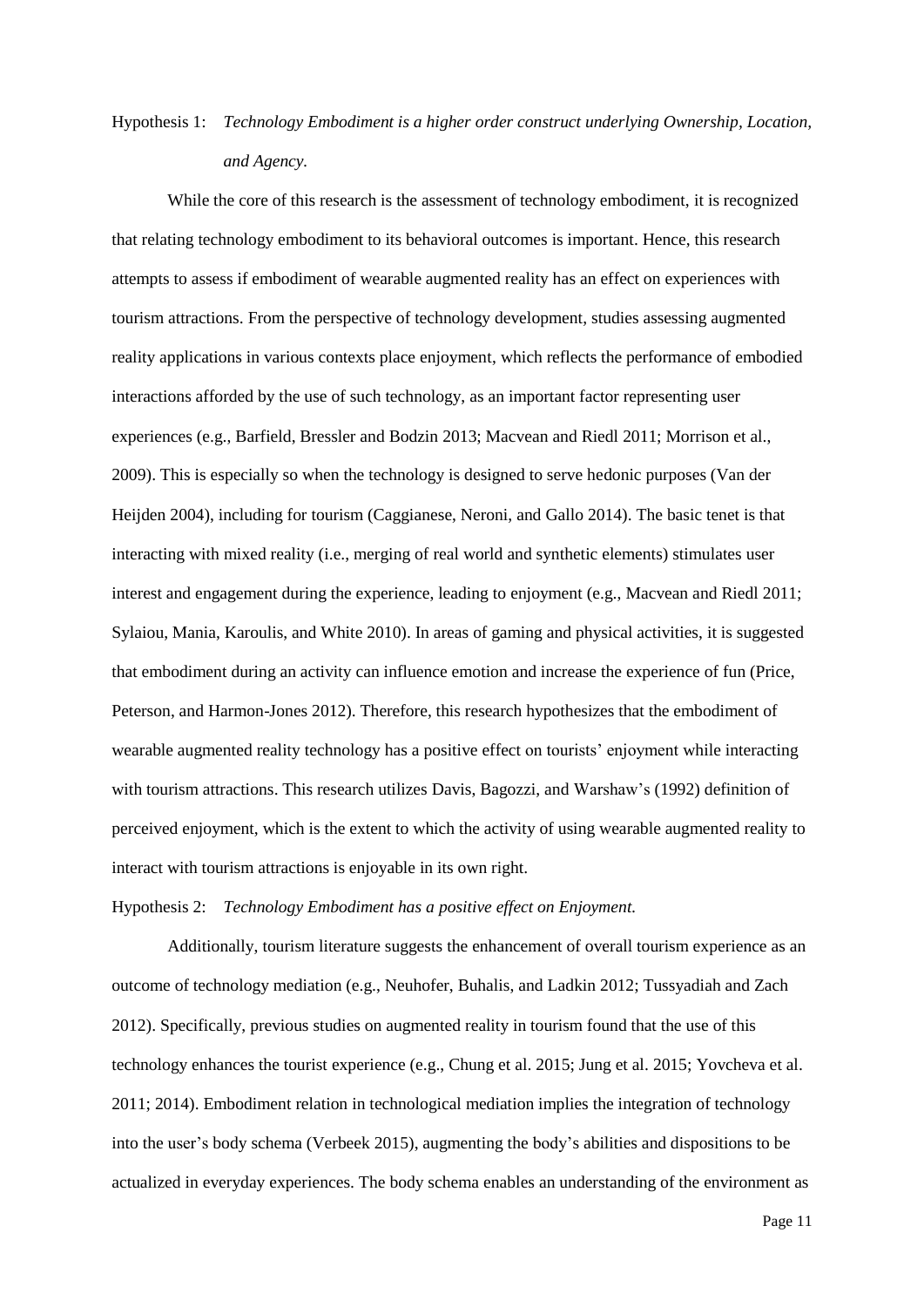a space of possible engagement and action, of objects ready to hand (Fuchs and Schlimme 2009; Stanghellini 2009). Embodying technology expands these possibilities. In tourism settings, embodiment of wearable devices enhances tourists' skills, thus expands the range of possible engagement with tourism destinations, of objects (both natural and artificial) to be seen, perceived, understood, and appreciated. As a result, the "outcome" or "consequence" of technology embodiment in tourism is reflected in the tourist's experience. This study proposes that embodiment of wearable augmented reality technology positively influences an overall experience with tourism attractions. Hypothesis 3: *Technology Embodiment has a positive effect on overall Experience.*

Perceived enjoyment has been suggested as an important post-adoption factor to influence users' evaluation of their experience with hedonic information technology (Thong, Hong, and Tam 2006; Van der Heijden 2004). Indeed, research has incorporated perceived enjoyment into technology adoption models, especially in cases of continued technology usage intention (Van der Heijden 2004; Venkatesh and Brown 2001), as it contributes positively to users' satisfaction with technology usage. In tourism settings, wearable augmented reality technology is used for pleasurable experiences (e.g., sightseeing). Hence, it is expected that the post-adoption level of enjoyment (i.e., the degree to which the technology usage is considered fun or enjoyable by the users) becomes important in developing a positive evaluation towards the outcomes of using the technology. Therefore, it is hypothesized in this research that enjoyment from interacting with tourism attractions using wearable augmented reality technology contributes positively to the overall tourism experience.

Hypothesis 4: *Enjoyment has a positive effect on overall Experience.* 

# **METHOD**

The measurement items from Longo et al. (2008) were adjusted to the context of this research with the following considerations: (1) the experience in this research centers in different body parts (i.e., eye[s] vs. hand), (2) while participants are able to *see* the location of their own hand in Longo et al.'s experiment, in this research participants *perceive* where their eyes are from their visual sensation, and (3) Longo et al.'s experiment involves interactions with an illusion of a rubber hand (i.e., *replacing* own hand), thus focusing solely on human – technology relation, while this research includes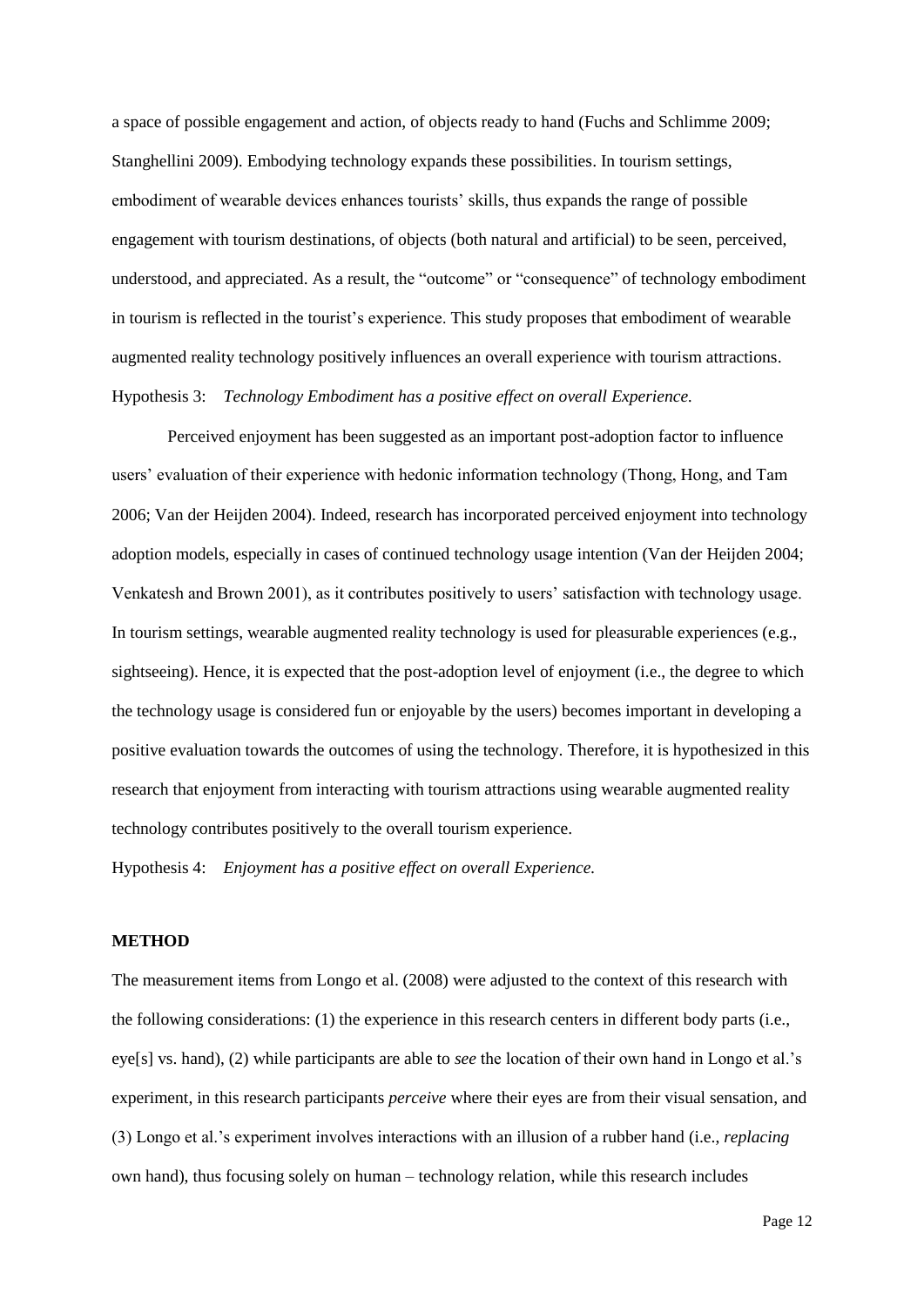computer-generated information overlay on the natural environment (i.e., *enhancing* visual perception when interacting with the environment), thus involving technology – world relation in perspective. Statements measuring ownership, location, and agency were rephrased to fit the context of this research. Initially, four tourism and information systems experts in the United States and five tourism experts in the United Kingdom reviewed the statements to ensure readability and consistency in terms of interpretation. Items measuring enjoyment and experience were adopted from previous studies (e.g., Igbaria, Parasuraman, and Baroudi 1996; Van der Heijen 2004; Venkatesh 1999). The final list of measurement items consists of five items measuring ownership, four measuring location, four measuring agency, three measuring enjoyment, and three measuring experience (see Appendix A for measurement items).

This study was conducted as a part of the wearable augmented reality project at an art gallery in the United Kingdom. The gallery is one of the country's finest art museums and houses important fine and decorative art works, which have been designated as being of national importance. The gallery is renowned for the 19<sup>th</sup> Century British paintings and attracts over half a million visitors each year. For this study, *Museum Zoom* Google Glass application (also called Glassware) was developed to enhance the visitor experience in the art gallery. The application consisted of Google Glass Cards (i.e., the Glass "screen" viewed by users) containing basic text information as well as audiovisual information (i.e., computer-generated, artificial objects), superimposed on the gallery exhibits: the paintings (i.e., natural objects). These Cards contain information on the artist, the paintings, and a menu with sharing functions (see Appendix B for examples of *Museum Zoom* Cards). The visitors to the gallery will embark on an augmented reality journey as they interact with the paintings and the Cards. Information about the painting were digitally overlaid into visitors' direct field of vision when viewing a painting. The visitors can see the Cards by directing the Google Glass (i.e., their gaze) to the paintings and use the touchpad or voice command to scroll through or reveal more Cards to learn about the details of the paintings. As the visitors walk through and see different paintings, they will be able to view various relevant Cards digitally overlaid onto the real painting, experiencing an augmented tour around the museum. Researchers approached every  $10<sup>th</sup>$  gallery visitors at the entrance and asked if they were willing to participate in the study. Once they agreed to participate,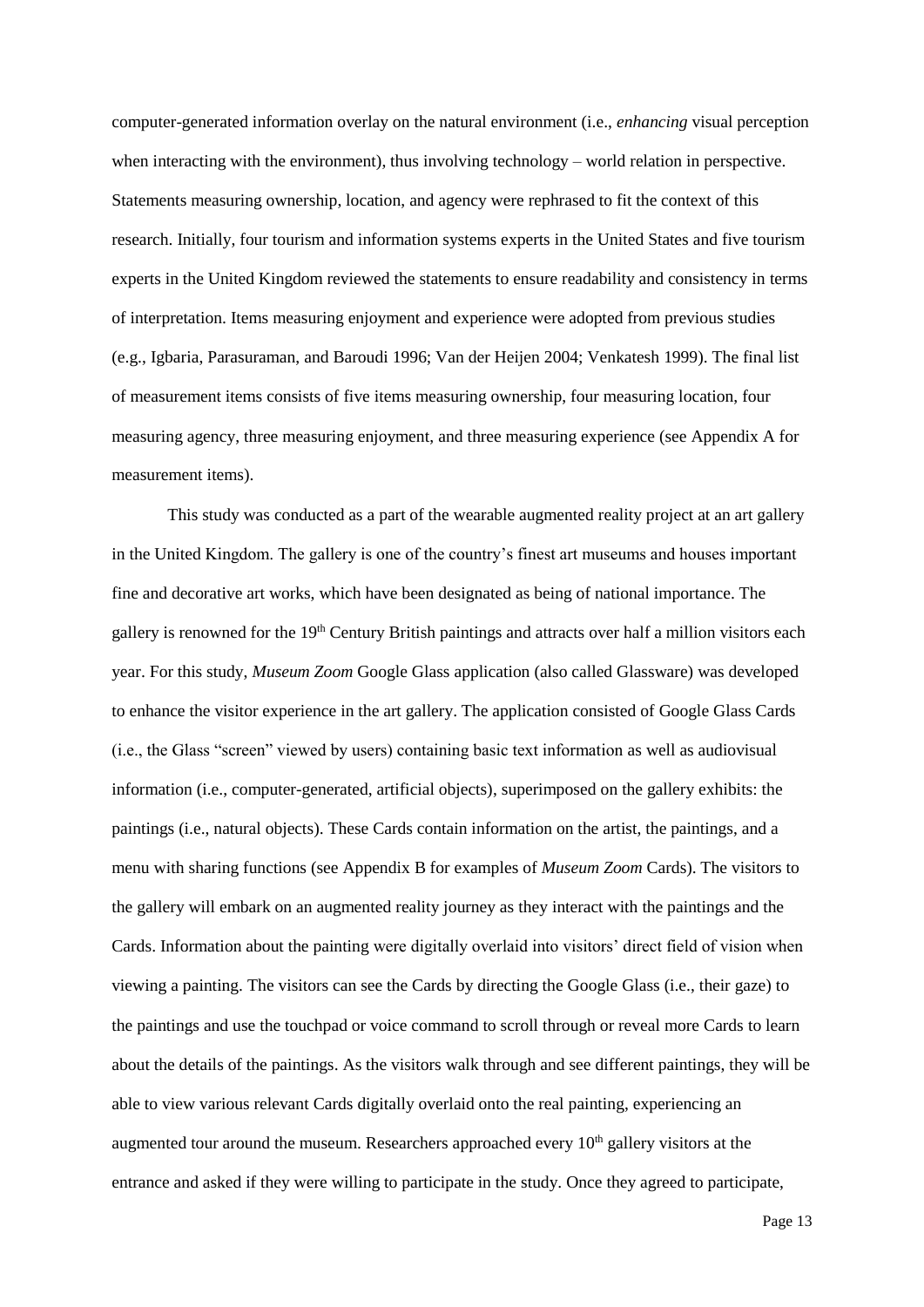visitors were asked to experience the *Museum Zoom* Google Glass application and then complete the questionnaire. Considering that most visitors were not aware of Google Glass augmented reality application, participants were provided a manual to familiarize themselves with the applications. After reading the manual, visitors used the application for about 30 minutes and then participated in the survey.

The first data collection was conducted on three consecutive days in November 2014; 126 visitors participated in the study. The second data collection was conducted on two consecutive days in February 2015 with 85 participants, yielding a total of 211 responses. Participants are relatively balanced in terms of gender (53% male) and mostly younger, with 56% younger than 35 years. Most participants are highly educated, with more than 60% holds at least a Bachelor's degree. In terms of income, 54% participants indicated that they have an annual income of ₤32000 or less. The comparison between respondents from first and second data collection is presented in Table 1. To be mindful of non-response bias, this research undertook two approaches. First, several  $\chi^2$  tests were conducted in order to identify if the characteristics of respondents in Phase 1 are different from those in Phase 2 of data collection. No significant differences were found, indicating that early respondents are not different from late respondents. Additionally, secondary data on the share of adults in England who visited a museum or gallery between 2012/2013 and 2014/2015 (Statista 2016) were consulted. The data show that respondents in the youngest (below 25) and oldest (65 and above) age groups tended to have a lower rate of attendance, with those between 25 and 44 representing the highest share. The composition of respondents in this study fit the aforementioned characteristics, with a slightly larger share of young visitors. Therefore, it can be suggested that it is unlikely that this study misses a key group of gallery visitors who might respond differently to the survey and influence the findings.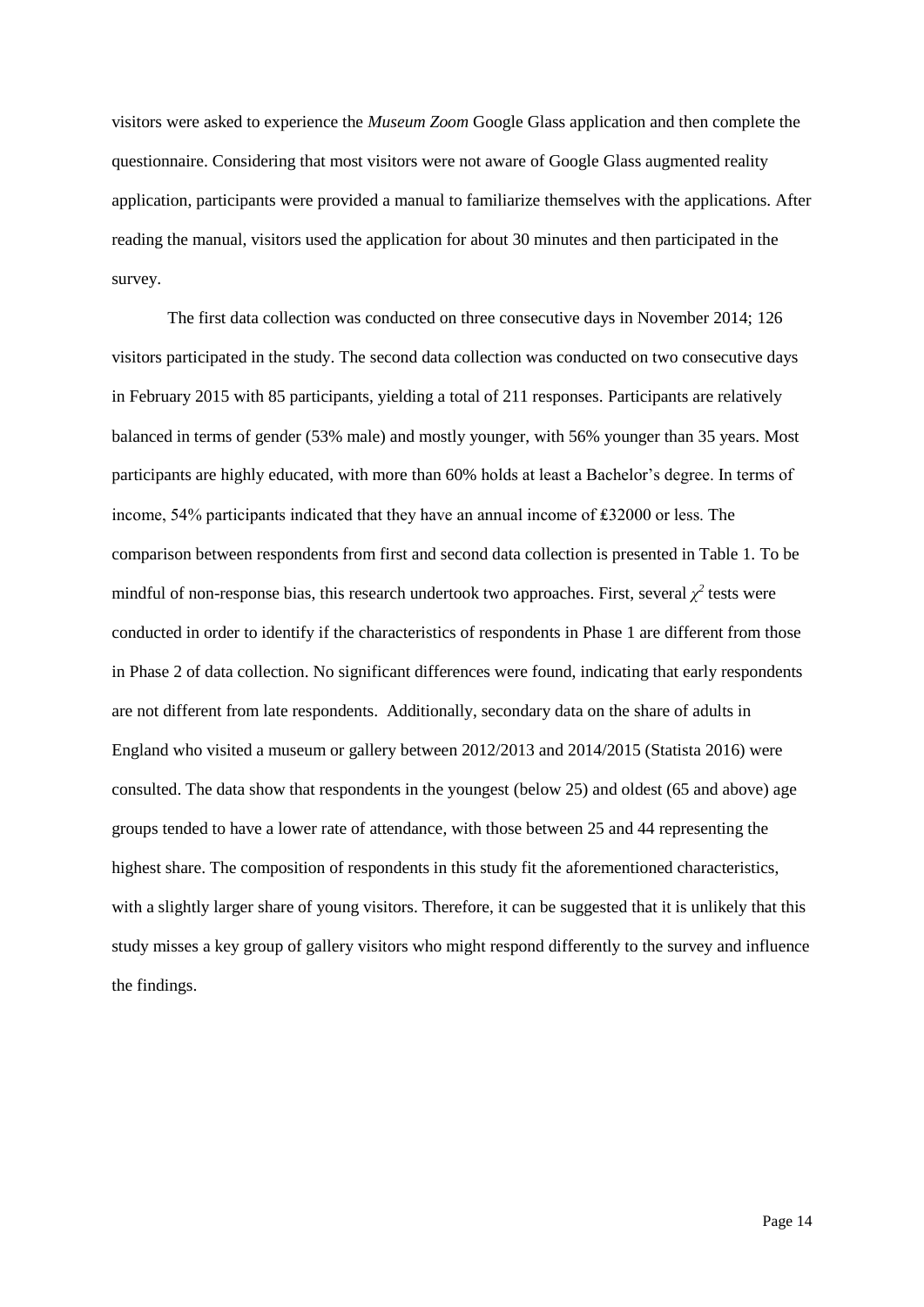|                                     | Phase 1                  |               | <b>Phase 2</b>           |               | $\chi^2(p)$  |
|-------------------------------------|--------------------------|---------------|--------------------------|---------------|--------------|
|                                     | ${\bf N}$                | $\frac{0}{0}$ | $\mathbf N$              | $\frac{0}{0}$ |              |
| Gender                              |                          |               |                          |               | .030(.842)   |
| Male                                | 66                       | 53%           | 36                       | 55%           |              |
| Female                              | 58                       | 47%           | 30                       | 45%           |              |
| Age                                 |                          |               |                          |               | 1.228 (.942) |
| $18 - 24$                           | 37                       | 30%           | 18                       | 27%           |              |
| $25 - 44$                           | 50                       | 40%           | 31                       | 47%           |              |
| $45 - 64$                           | 25                       | 20%           | 12                       | 19%           |              |
| $65+$                               | 12                       | 10%           | 5                        | 8%            |              |
| Education                           |                          |               |                          |               | 1.037 (.984) |
| <b>High School</b>                  | 10                       | 8%            | 7                        | 11%           |              |
| Some College                        | 15                       | 12%           | 7                        | 11%           |              |
| Associate Degree/Diploma            | 14                       | 11%           | 7                        | 11%           |              |
| Bachelor's Degree                   | 45                       | 36%           | 27                       | 41%           |              |
| Master's Degree                     | 28                       | 22%           | 13                       | 20%           |              |
| <b>Doctoral Degree</b>              | 6                        | 5%            | $\overline{c}$           | 3%            |              |
| <b>Advanced Professional Degree</b> | 7                        | 6%            | 3                        | 5%            |              |
| <i>Income</i>                       |                          |               |                          |               | 6.378 (.956) |
| £13000 or less                      | 38                       | 32%           | 17                       | 27%           |              |
| £13001 - £20000                     | 12                       | 10%           | 10                       | 16%           |              |
| $£20001 - £26000$                   | 18                       | 15%           | 11                       | 18%           |              |
| £26001 - £32000                     | 5                        | 4%            | 2                        | 3%            |              |
| £32001 - £39000                     | $8\,$                    | 7%            | $\overline{c}$           | 3%            |              |
| £39001 - £45000                     | 9                        | 8%            | 5                        | 8%            |              |
| £45001 - £52000                     | 5                        | 4%            | $\overline{\mathcal{A}}$ | 6%            |              |
| £52001 - £58000                     | $\overline{\mathcal{L}}$ | 3%            | $\overline{c}$           | 3%            |              |
| £58001 - £64000                     | 4                        | 3%            | $\overline{4}$           | 6%            |              |
| £64001 - £70500                     | 3                        | 3%            | 1                        | 2%            |              |
| £70501 - £77000                     | 3                        | 3%            | 1                        | 2%            |              |
| £77001 - £83000                     | $\overline{2}$           | 2%            | $\boldsymbol{0}$         | 0%            |              |
| £83001 - £90000                     | $\mathbf{1}$             | 1%            | 1                        | 2%            |              |
| £90001 or more                      | $\overline{7}$           | 6%            | $\overline{2}$           | 3%            |              |

#### **Table 1.** Characteristics of Respondents

*Note: Demographic questions were made optional to answer.* 

Data were analyzed following Anderson and Gerbing's (1988) two-step approach: (1) testing the adequacy of the measurement model with a confirmatory factor analysis (CFA), and (2) assessing the adequacy of the structural model for hypotheses testing. The analysis was performed using MPlus program (Muthén and Muthén 1998-2012). The covariance-based structural equation modeling (CB-SEM) was utilized due to the theoretical goal of this study, which is to assess the overall fit of the proposed research model. CB-SEM is capable of determining if the proposed causal model is a sufficiently "good" way to model the relationships among the variables, that the complete set of paths specified in the model is plausible given the sample (Gefen, Straub, and Boudreau 2000), the capability that PLS-SEM does not have (Chin 1998; Lowry and Gaskin 2014; Hair, Ringle, and Sarstedt 2011). To assess the normality of data, skewness and kurtosis values of all variables were consulted. As shown in Table 2, some variables have skewness values outside of range for normal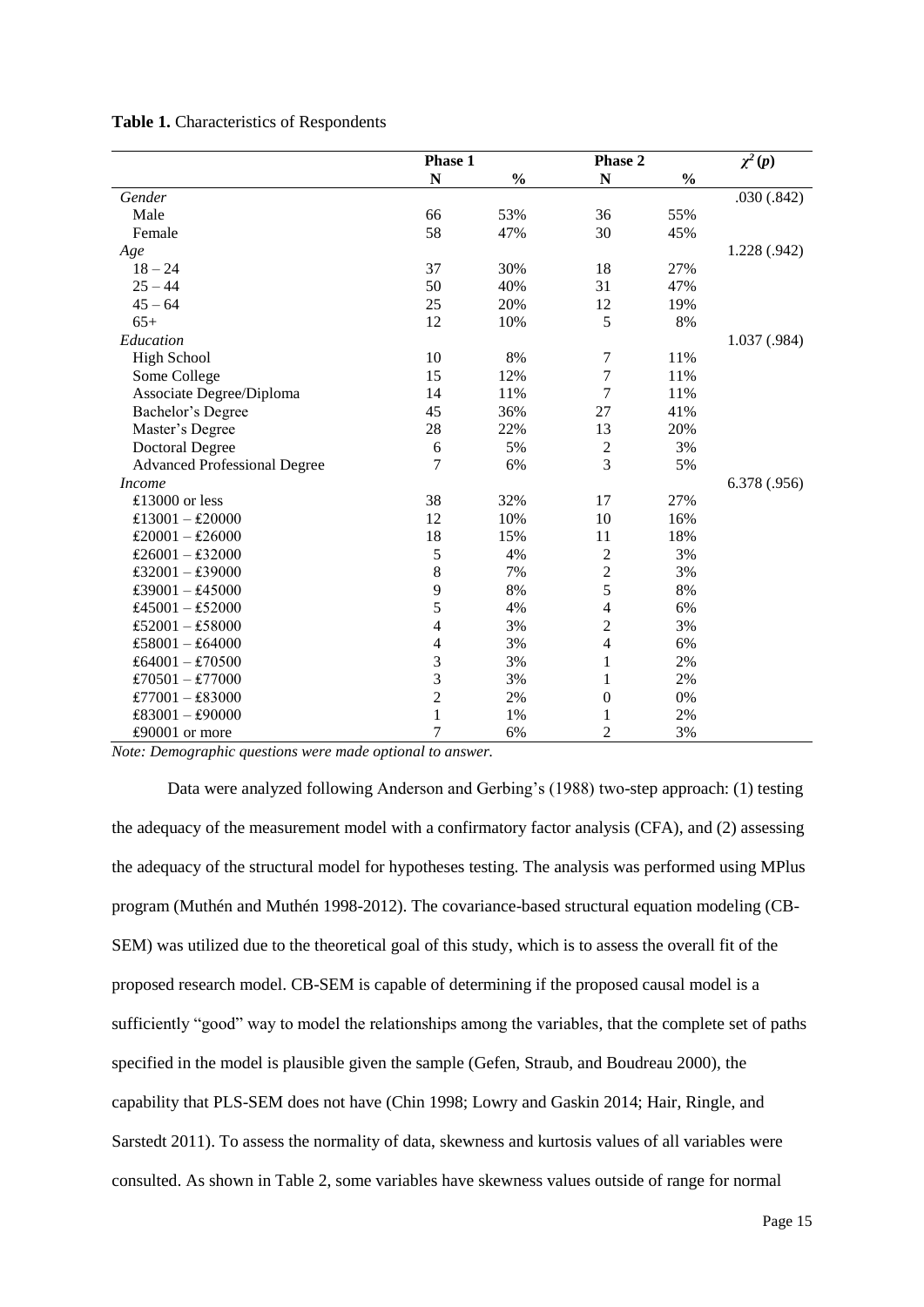distribution. Therefore, in order to account for the non-normality of data distribution, the analysis was performed using maximum likelihood parameter estimate with standard errors and a mean adjusted Chi-square test statistic (Satorra-Bentler corrections) that are robust to non-normality (MLM). It is also important to note that while the sample size is relatively small due to the intensive nature of data collection  $(N = 195)$ , it is larger than the suggested minimum of 10 cases for every indicator variables (Nunnally 1967) and above the range of the suggested minimum sample size of  $100 - 150$  (Anderson and Gerbing, 1988; Ding, Velicer, and Harlow 1995; Tinsley and Tinsley, 1987). Additionally, following MacCallum, Browne, and Sugawara's (1996) power analysis, the required minimum number of observations for a close of fit was estimated using the following criteria: desired power = 90%, significance level = .05, RMSEA<sub>1</sub> = .05, and RMSEA<sub>0</sub> = .08. The calculation yielded a required sample size of 128. Several criteria were used to assess the validity and reliability as well as goodness of fit for both measurement and structural models.

| <b>Items</b>    | Mean | St. Dev. | <b>Skewness</b> | <b>Kurtosis</b> |
|-----------------|------|----------|-----------------|-----------------|
|                 |      |          | $(S.E. = .174)$ | $(S.E. = .346)$ |
| OW1             | 4.68 | 1.458    | $-.562$         | $-.659$         |
| OW <sub>2</sub> | 4.59 | 1.456    | $-.616$         | $-.481$         |
| OW <sub>3</sub> | 4.56 | 1.592    | $-.513$         | $-.755$         |
| OW4             | 4.76 | 1.456    | $-.575$         | $-.449$         |
| OW <sub>5</sub> | 4.45 | 1.628    | $-.421$         | $-.748$         |
| LO <sub>1</sub> | 5.22 | 1.375    | $-1.007$        | .375            |
| LO <sub>2</sub> | 4.95 | 1.433    | $-.767$         | $-.113$         |
| LO <sub>3</sub> | 5.04 | 1.335    | $-.864$         | .368            |
| LO <sub>4</sub> | 5.24 | 1.247    | $-.967$         | .520            |
| AG1             | 5.05 | 1.488    | $-924$          | .015            |
| AG <sub>2</sub> | 5.38 | 1.236    | $-0.949$        | .674            |
| AG <sub>3</sub> | 4.47 | 1.561    | $-.398$         | $-.855$         |
| AG4             | 5.51 | 1.095    | $-.865$         | .600            |
| EN1             | 5.62 | 1.244    | $-1.103$        | .887            |
| EN <sub>2</sub> | 6.18 | .728     | $-.533$         | $-.141$         |
| EN <sub>3</sub> | 5.52 | 1.298    | $-.988$         | .554            |
| EX1             | 5.46 | 1.329    | $-.962$         | .484            |
| EX <sub>2</sub> | 5.68 | 1.237    | $-1.115$        | 1.350           |
| EX3             | 5.44 | 1.400    | $-.710$         | $-.252$         |

**Table 2.** Descriptive Statistics of Variables

# **FINDINGS**

The results from CFA (see Table 3) show that all factor loadings are above .6, except for LO3 that is a little below .6 (LO3 = .579). Moreover, all latent variables have average variance extracted (*AVE*) values above the cutoff point of .5 (Hair, Black, Babin, and Anderson 2010). These indicate that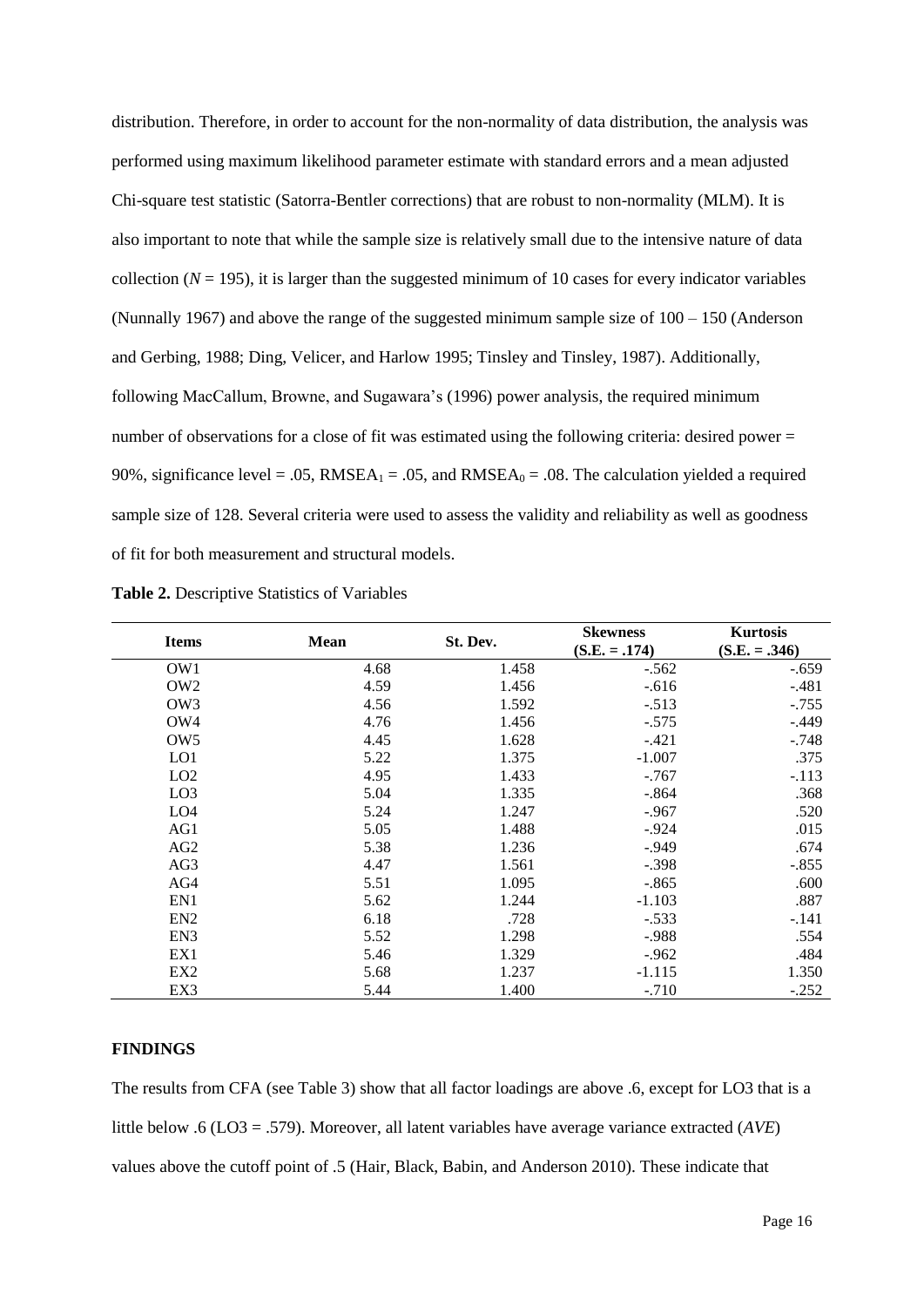convergent validity was supported. The composite reliability (*CR*) values are above the cutoff criteria of .7 (Hair et al. 2010), which indicate reliability. From Table 4, it is shown that the values of square roots of AVE (presented in the diagonal) are higher than the correlations between the corresponding variable and any other variables, supporting discriminant validity. Further, the model fit criteria are supported, with  $\chi^2$ /*df* less than 3 ( $\chi^2$  = 283.113, *df* = 146, *p* = .000) and fit indices (i.e., Comparative Fit Index [*CFI*] = .928 and Tucker Lewis Index [*TLI*] = .915) above the thresholds of .9 (Hu and Bentler 1999). The value of Root Mean Square Error of Approximation (*RMSEA* = .069) indicates moderate model fit (Hu and Bentler 1999) and the value of Standardized Root Mean Square Residual (*SRMR* = .065) is below the threshold of .09 (Hu and Bentler 1999). These criteria suggest the adequacy of the measurement model.

| <b>Factors / Items</b> | <b>Factor Loadings</b> | <b>AVE</b> | CR   |
|------------------------|------------------------|------------|------|
| Ownership (OW)         |                        | .605       | .884 |
| $OW \rightarrow O W1$  | .656                   |            |      |
| $OW \rightarrow O W2$  | .733                   |            |      |
| $OW \rightarrow OW3$   | .836                   |            |      |
| $OW \rightarrow OW4$   | .819                   |            |      |
| $OW \rightarrow O W5$  | .830                   |            |      |
| Location (LO)          |                        | .577       | .841 |
| $LO \rightarrow LO1$   | .834                   |            |      |
| $LO \rightarrow LO2$   | .911                   |            |      |
| $LO \rightarrow LO3$   | .579                   |            |      |
| $LO \rightarrow LO4$   | .670                   |            |      |
| Agency (AG)            |                        | .519       | .810 |
| $AG \rightarrow AG1$   | .667                   |            |      |
| $AG \rightarrow AG2$   | .834                   |            |      |
| $AG \rightarrow AG3$   | .615                   |            |      |
| $AG \rightarrow AG4$   | .747                   |            |      |
| Enjoyment (EN)         |                        | .673       | .859 |
| $EN \rightarrow EN1$   | .877                   |            |      |
| $EN \rightarrow EN2$   | .694                   |            |      |
| $EN \rightarrow EN3$   | .876                   |            |      |
| Experience (EX)        |                        | .793       | .920 |
| $EX \rightarrow EX1$   | .901                   |            |      |
| $EX \rightarrow EX2$   | .900                   |            |      |
| $EX \rightarrow EX3$   | .870                   |            |      |

**Table 3.** Factor Loadings, Average Variance Extracted (AVE) and Composite Reliability (CR)

Additionally, in order to test for common method bias, Harman's single factor test was performed by conducting an exploratory factor analysis with all items representing Ownership, Location, and Agency as a single factor (i.e., with the number of factor fixed to one). The results from Harman's test specifies that embodiment as a single factor explains only 45.47% of variance in the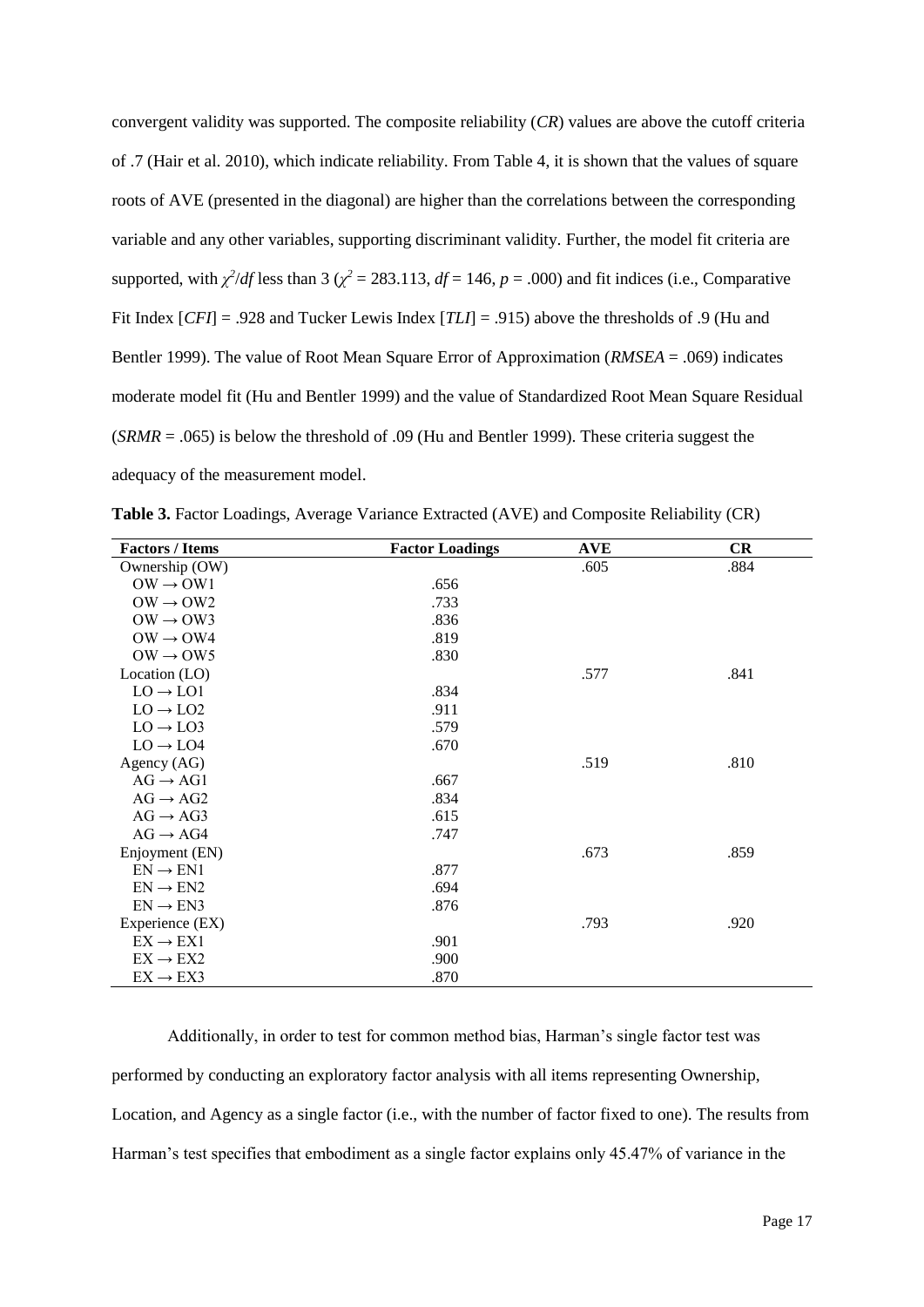data, which is less than the cutoff point of 50% (Podsakoff, MacKenzie, Lee, and Podsakoff 2003). This supports technology embodiment as a multidimensional factor with the three first-order factors better explain the variance in the data.

**Table 4.** Correlation Matrix and Square Roots of AVE

|                 | ОW    | LO    | AG    | EN    | ЕX   |
|-----------------|-------|-------|-------|-------|------|
| Ownership (OW)  | 0.778 |       |       |       |      |
| Location $(LO)$ | 0.633 | 0.760 |       |       |      |
| Agency $(AG)$   | 0.584 | 0.478 | 0.720 |       |      |
| Enjoyment (EN)  | 0.592 | 0.484 | 0.447 | 0.820 |      |
| Experience (EX) | 0.541 | 0.443 | 0.408 | 0.646 | .890 |

*AVE = average variance extracted*

The fit indices also support the adequacy of the structural model to test the hypotheses (see Figure 1 for results of the structural model). First, the second order variable, Embodiment, shows significant paths to its subcomponents: Ownership ( $\beta$  = .880,  $p$  = .000), Location ( $\beta$  = .720,  $p$  = .000), and Agency ( $\beta$  = .664,  $p$  = .000). This result confirms that embodiment of wearable augmented reality is a multidimensional variable consisting of the feeling that technology is part of the body, that the vision perceived through the device is located at the same place where the tourists direct their gaze to, and that tourists has control over this vision (Hypothesis 1 was supported). Thus, this study corroborates the applicability of the embodiment scale developed by Longo et al. (2008; 2009) and extends the context of study from RHI to wearable augmented reality. Importantly, this result also enriches the philosophical discussion on technology embodiment by providing empirical support for the phenomenological description of human – technology relation in situated experiences involving interactions with the world. That is, Ownership and Location explain how tourists perceive the state of technology withdrawal where the wearable device *disappears* (i.e., as if users looked directly at their surrounding environment instead of filtered through a screen in front of their eyes), becomes part of their action (i.e., the projected image was perceived as their own vision/eyesight), and extends their bodily capacity. This supports the hybridity of humans and technology in embodiment relation of technological mediation (Ihde 1990; 1993; Verbeek 2005; 2015). Further, Agency reflects the entanglement of subjectivity and objectivity in human – technology relation involving wearable devices, in that users feel that they are in control during the experience. In this case, tourists recognized that the image they perceive was a result of Google Glass pointing at paintings (i.e., the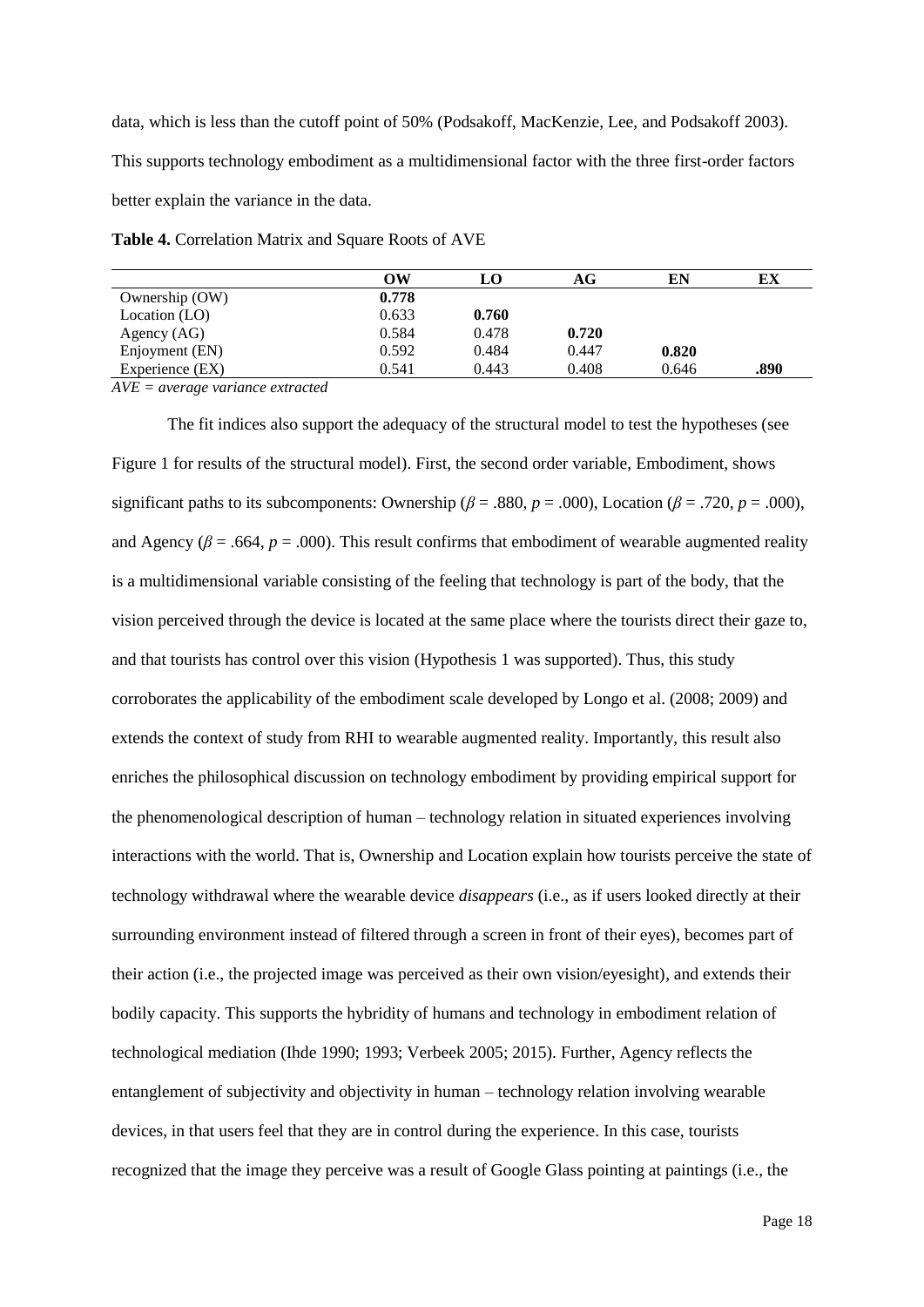device presents them with augmented image; subjectivity lies with technology), but also felt that they were in control of the visuals presented to them, for example, by moving the device around (i.e., subjectivity lies with humans). Therefore, it can be suggested that Verbeek's (2007; 2008) proposition that subjectivism and objectivism are both the results of technological mediation is supported.





Indices: Akaike Information Criterion (AIC) = 10619.981; Bayesian Information Criterion (BIC) = 10826.180; *χ <sup>2</sup>* = 283.113; *df* = 146; *p* = .000; Comparative Fit Index (CFI) = .928; Tucker-Lewis Index (TLI) = .915; Root Mean Square Error of Approximation (RMSEA) = .069; Standardized Root Mean Square Residual (SRMR) = .065;  $N = 195$ . See Table 3 for item-to-construct estimates.

Secondly, the results also show that technology Embodiment has a significant positive effect on Enjoyment ( $\beta$  = .673,  $p$  = .000) and explains 45% variance in Enjoyment ( $R^2$  = .453,  $p$  = .000). This confirms that when tourists embodied the wearable augmented reality device, they perceive the experience of seeing the exhibits to be enjoyable and interesting (Hypothesis 2 was supported). This supports the suggestion from previous studies on augmented reality that mixed reality sparks interest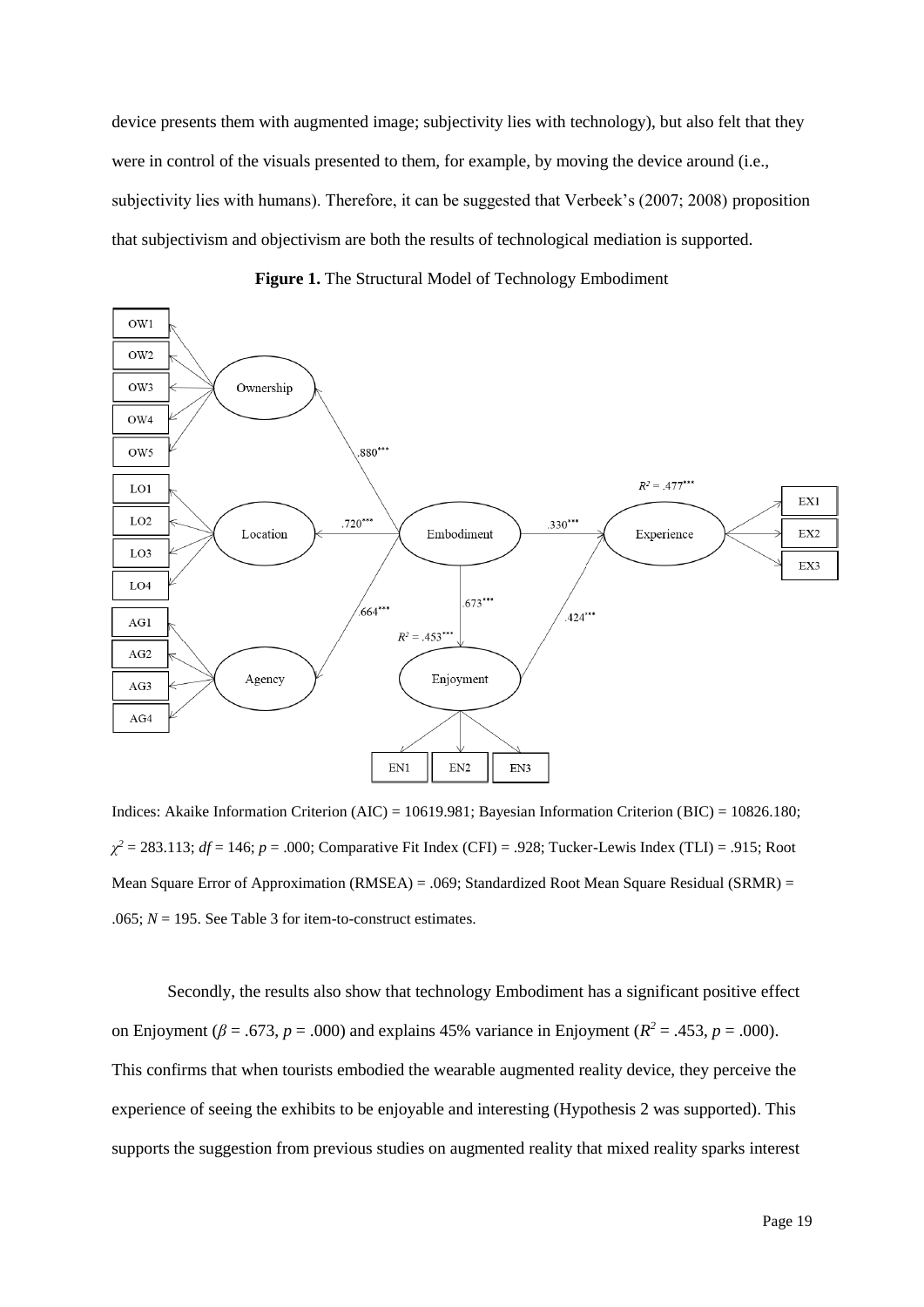and heightens enjoyment (Bressler and Bodzin 2013; Morrison et al. 2009; Van der Heijden 2004), especially in hedonic experiences. Finally, the results also confirm that Embodiment has statistically significant positive influence on Experience (*β* = .330, *p* = .001) and Enjoyment also significantly influences Experience ( $\beta$  = .424,  $p$  = .000), explaining 48% variance in the overall Experience ( $R^2$  = .477,  $p = .000$ ). This confirms that technology embodiment has a direct effect on overall touristic experience as well as indirect effects through enjoyment (Hypotheses 3 and 4 were supported). The summary of hypothesis testing is presented in Table 5.

|  | Table 5. Hypothesis Testing |  |
|--|-----------------------------|--|
|--|-----------------------------|--|

| <b>Hypotheses</b> | Paths               | <b>Estimates</b> | <i>p</i> -Values | <b>Support for Hypotheses</b> |
|-------------------|---------------------|------------------|------------------|-------------------------------|
| H <sub>1</sub> a  | $EM \rightarrow OW$ | 0.880            | .00              | Supported                     |
| H1b               | $EM \rightarrow LO$ | 0.720            | .00              | Supported                     |
| H <sub>1</sub> c  | $EM \rightarrow AG$ | 0.664            | .00              | Supported                     |
| H <sub>2</sub>    | $EM \rightarrow EN$ | 0.673            | .00              | Supported                     |
| H <sub>3</sub>    | $EM \rightarrow EX$ | 0.330            | .00              | Supported                     |
| H4                | $EN \rightarrow EX$ | 0.424            | .00              | Supported                     |

In order to explore alternative explanations for the outcomes of technology embodiment, two null models (with higher degrees of freedom) were tested. Model 2 assesses the effects of technology embodiment on enjoyment and overall experience, but the effect of enjoyment on experience was eliminated (i.e., relaxing one parameter). The model was correctly identified and demonstrated a good fit  $\chi^2$  (147) = 296.251, *p* = .000; CFI = .921; TLI = .908; RMSEA = .072; SRMR = .071). The Satorra-Bentler scaled  $\chi^2$  difference test between the two models are presented in Table 6. The  $\chi^2$ difference was significant, indicating that adding one parameter ( $EN \rightarrow EX$ ) in Model 1 significantly improves the model ( $T = 12.735$ ,  $p = .000$ ). Model 3 assesses the effect embodiment on enjoyment and the effect of enjoyment on experience. The path from embodiment to experience was eliminated. The model was also correctly identified with a good fit  $(\chi^2(147) = 291.181, p = .000; CFI = .924; TLI$  $= .912$ ; RMSEA = .071; SRMR = .074). As seen in Table 6, the  $\chi^2$  difference was also significant, indicating that adding one parameter ( $EM \rightarrow EX$ ) in Model 1 significantly improves the model ( $T =$ 6.660,  $p = .010$ ). Therefore, it can be concluded that Model 1 is significantly better than the two null models, providing further support for Hypotheses 3 and 4. The syntax for Models 1, 2, and 3 can be found in Appendix C.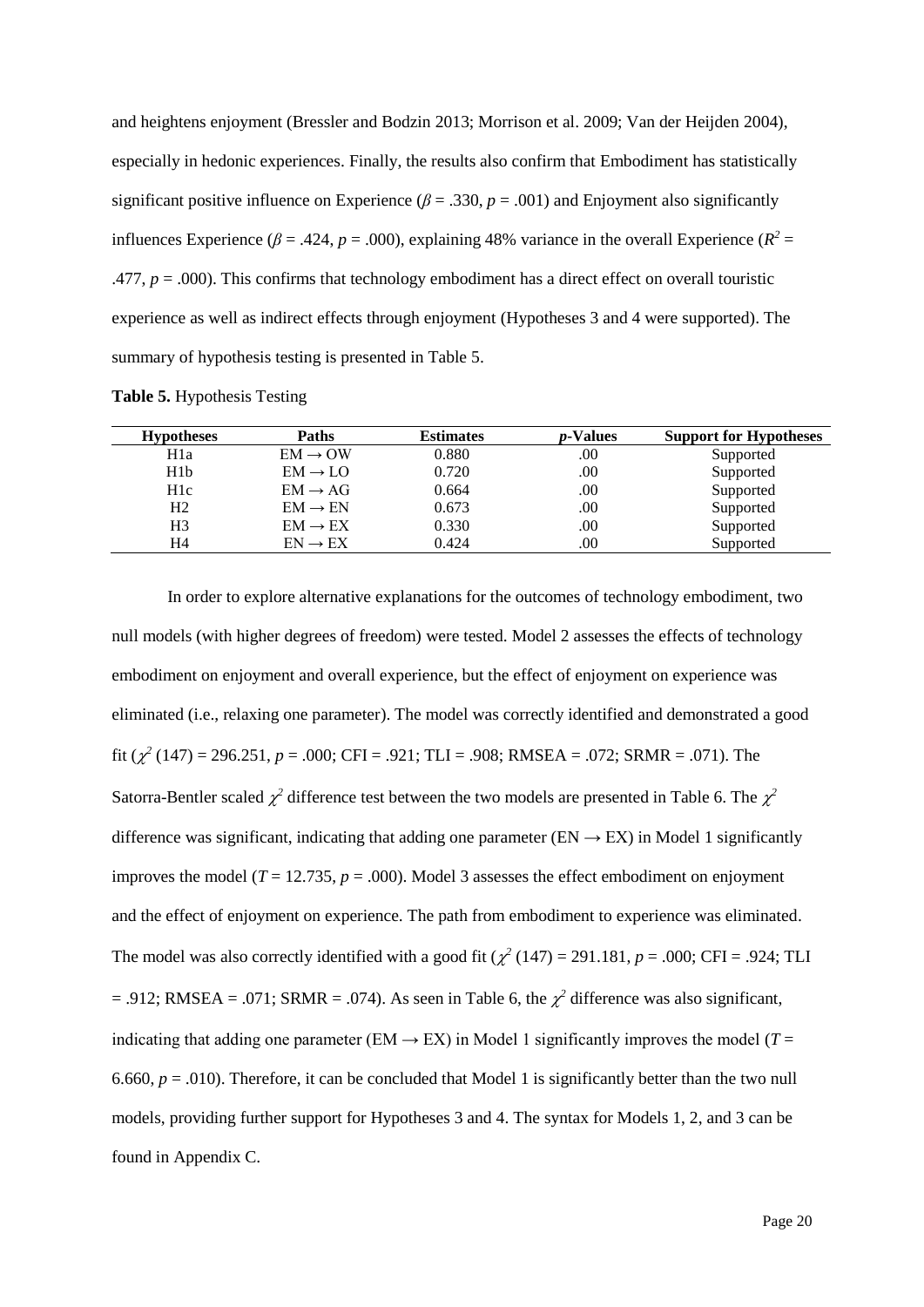| <b>Models</b>         | Satorra-Bentler<br>Adjusted $\chi^2$ | df  | <b>Scaling Correction</b><br>Factor | T<br>$(df=1)$ |      |
|-----------------------|--------------------------------------|-----|-------------------------------------|---------------|------|
| Model 2 (Null)        | 296.251                              | 147 | 1.1731                              |               |      |
| Model 1 (Alternative) | 283.113                              | 146 | 1.1728                              | 12.735        | .000 |
| Model 3 (Null)        | 291.181                              | 147 | 1.1752                              |               |      |
| Model 1 (Alternative) | 283.113                              | 146 | 1.1728                              | 6.660         | .010 |

**Table 6.** The Satorra-Bentler Scaled Chi-Square Difference Test

In this study, the mediation of wearable augmented reality results in a transformed art gallery experience (i.e., the mesh between the paintings in the gallery with the additional information overlaid to it), which, in itself, is a manifestation of enhancement or improvement. The stronger tourists perceive the embodiment of Google Glass during their experiences with the paintings in the art gallery, the more they feel that Google Glass improves their experiences. Similarly, the stronger they embodied Google Glass, the more they perceive the experience to be fun and interesting, and, thus, feel that they have better experiences using Google Glass. This further confirms that tourists generally have positive attitude toward the transformed experiences, which is a result of technology – world relations (Brey 2000), as opposed to direct, non-mediated experiences.

# **CONCLUSION**

Technology and digital media increasingly mediate tourist experiences (e.g., Jansson 2002; Tussyadiah and Fesenmaier 2009) and the development of new technologies implies different ways of technological mediation. Technology devices are not only smaller and portable, the new breed of personal devices are developed to be wearable and, thus, integral to human actions. Due to the practical and theoretical importance of wearable technology in tourism, this research focuses on conceptualizing technological mediation involving the use of wearable computing devices by providing a critical reflection on theoretical perspectives underlying our understanding of human – technology relations in situated tourism experiences. Drawing on Ihde's (1990; 1993) conceptualization of technological mediation, the basic tenet of neutrality of technology in mediated experiences is contested. That is, as technology stands in between humans and the world, it transformed human experiences, which engenders a form of subjectivity. That is, technology is non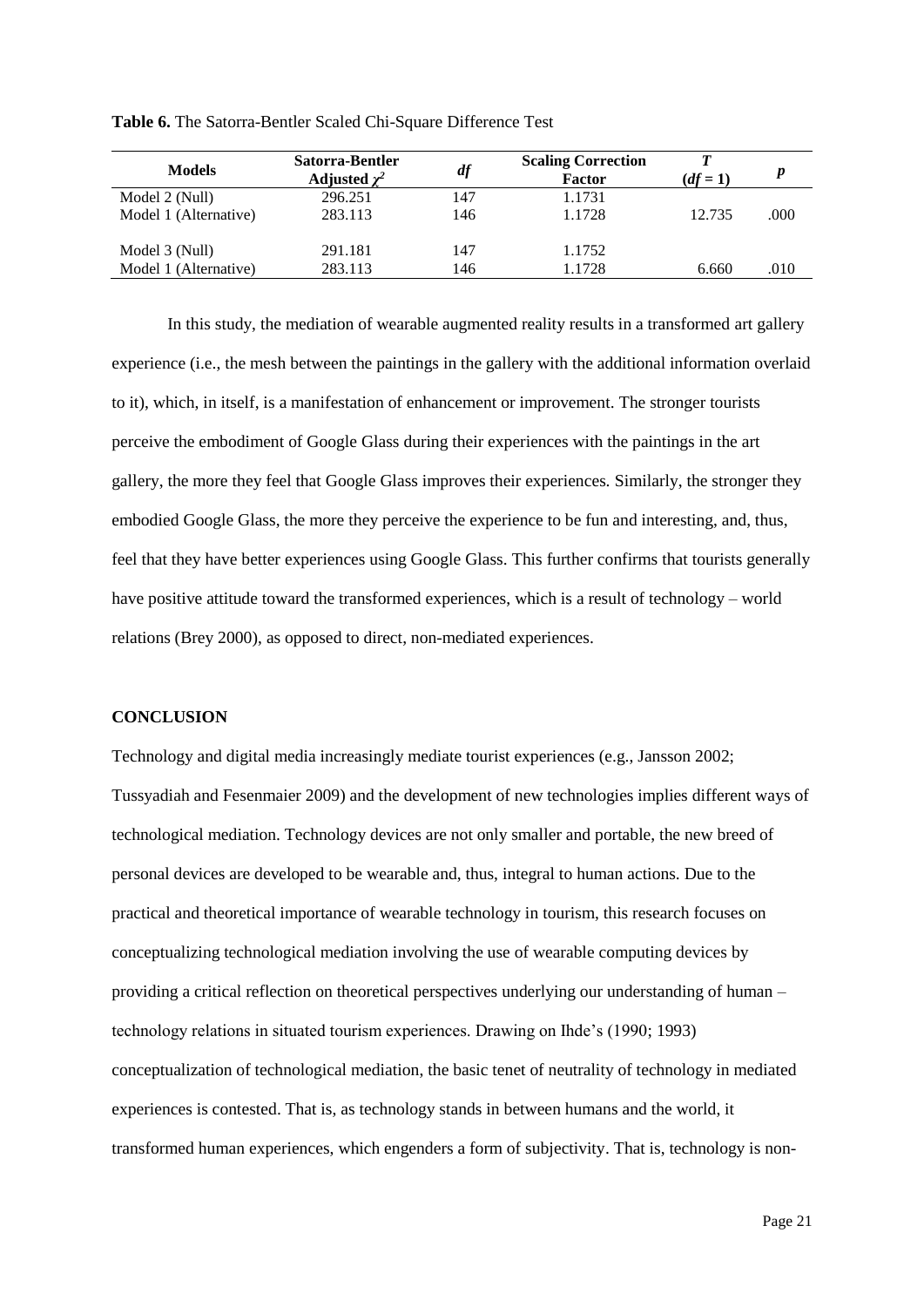neutral, but has a subjective role in mediated experiences. As Verbeek (2007) points out, the transformation in mediated experiences is a result of technology interacting with the world and offering the *representation* the world to its users (as in alterity relation). Therefore, it is argued that technological mediation results in both subjectivism and objectivism attached to humans and technology (Verbeek 2015). To explain this further, this study shows the phenomenon of embodiment relation in technological mediation (Ihde 1990; Verbeek 2007; 2008) as it is manifested in actual experiences of tourists interacting with exhibits in an art gallery using augmented reality application on Google Glass. Specifically, the symbiosis of humans and technology as suggested in the philosophical discussion regarding embodiment relation is assessed in a psychometric approach using the introspective scale developed by Longo et al. (2008).

This research provides empirical support for the theories of technological mediation by defining and decomposing the structure of technology. Firstly, it elucidates the symbiosis of humans and technology in embodiment relation by describing the multidimensionality of embodiment as it is formed by three factors representing the feeling of ownership (i.e., technology as part of human bodies), location (i.e., co-presence of humans and technology), and agency (i.e., ability to control the relationship). This supports the standing that technology worn on the bodies tends to disappear while users perceive it as part of their bodies. In the context of this research, Google Glass integrates into the tourists' body schema and extends their perceptual skills (i.e., visual). Namely, head mounted Google Glass is not experienced as a spatial entity (i.e., tourists feel as if they look directly toward the paintings instead of through the screen), but becomes the medium where visual perception takes place as tourists point it toward the paintings. Therefore, this research supports the philosophical discussion on technology withdrawal in mediated experiences (Ihde 1990; Brey 2000).

Secondly, embodiment relation in touristic experiences decenters humans as the subject of human – technology interactions and verifies the non-neutrality of technology in mediated experiences. Tourists recognize that the image they perceive through Google Glass screen is a result of the device pointing at the paintings, which entails processes of interaction between the device and the paintings through sensors. This signifies that by interacting with the world, technology manipulates (i.e., augments, enhances) the representation of the world and, therefore, transforms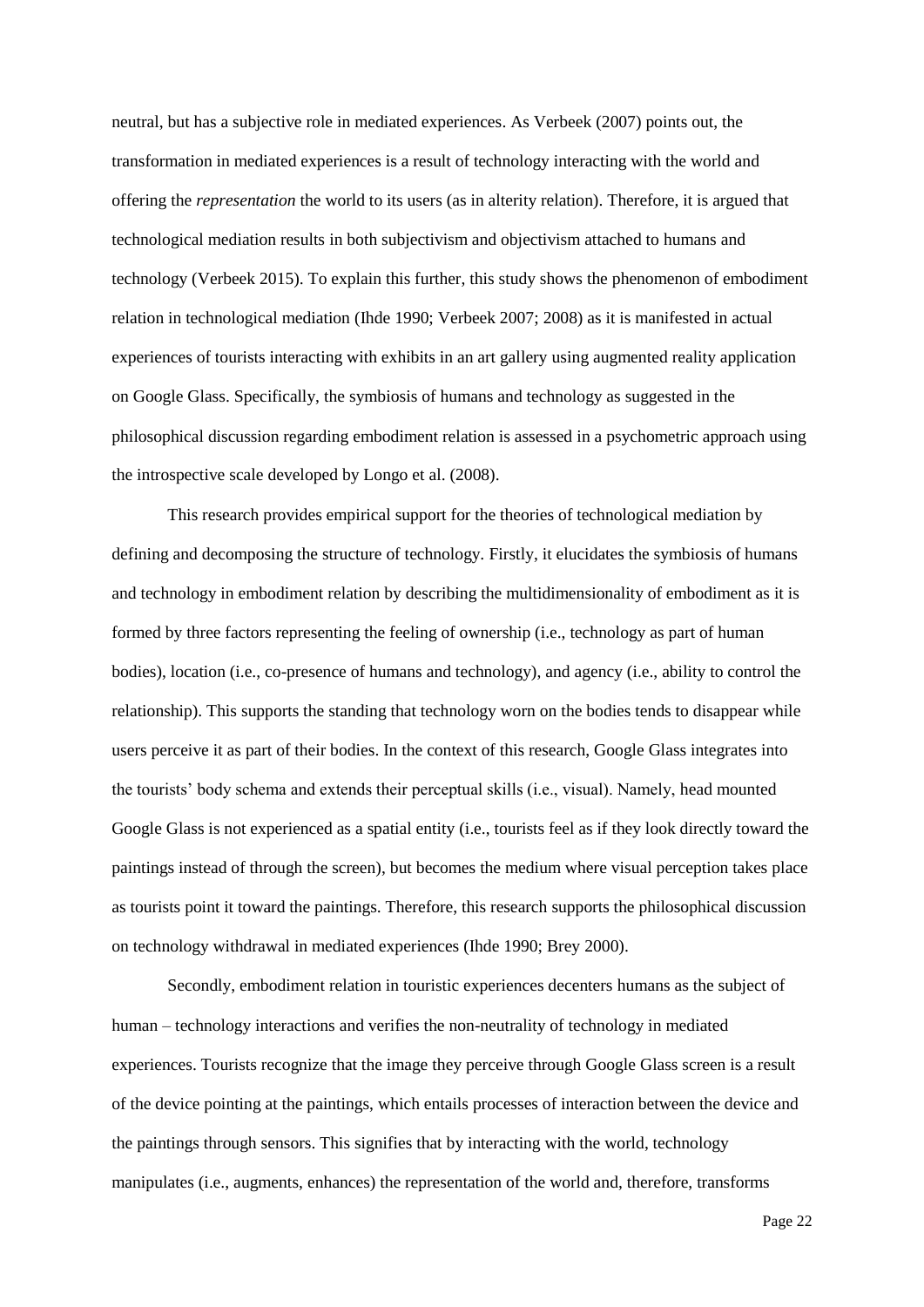users' perception. This supports the notion that mediators at times become surrogate parents (Urry and Larsen 2011), where the world experienced by the tourists are constructed and, thus, transformed, by the mediators (in this case, technology mediators). The agency factor (i.e., the notion of control) brings subjectivity to the fore of embodiment relation, in that while technology possesses artifactual intentionality to transform human experiences (Ihde 1990; Verbeek 2005; 2007; 2008), this intentionality is coupled with that of its users to interact with the world. Therefore, technology (e.g., Google Glass) is not the terminus of experience (i.e., as in alterity relation), the world (e.g., the painting) is.

Thirdly, extending and confirming the applicability of Longo et al.'s (2008) scale to wearable augmented reality confirms embodiment as a coherent psychological construct. This is particularly relevant in the context of tourism management where the quality of technology-mediated experiences is of important concerns. Testing the multidimensionality of embodiment in actual experiences provides consistency with previous conceptual and experimental studies on technology embodiment. At the same time, it bridges the theory and practice by specifying key aspects supporting technology embodiment. Tourism providers interested in investing on wearable augmented reality technology should place an importance on the subcomponents of technology embodiment to better mediate tourist experiences with wearable technology. For example, wearable technology should be designed in ways that it extends, but not constraints the human bodies, so it will integrate seamlessly with its users' actions. It implies the importance of designing the shapes, sizes, appearances, and placements of technology devices relative to human bodies so they will be perceived as part or extension of the "subject bodies." As illustrated by Ihde (1990; 1993), eyeglasses are embodied by the users as they "disappear" in everyday actions. Similar to eyeglasses, Google Glass provides a more natural mode of interaction in a tour or sightseeing compared to hand-held devices where users need to hold an additional screen to bridge them with the natural environment around them. Visitors to a tourism attraction will forget that they are even wearing Google Glass as the Cards will appear subtly when needed (McGee, 2014). It can be suggested that smart glasses should be used for applications that primarily deliver visual sensations (e.g., virtual, augmented, or mixed reality) to support the perception of ownership and location. In order to facilitate the perception of agency, it is important for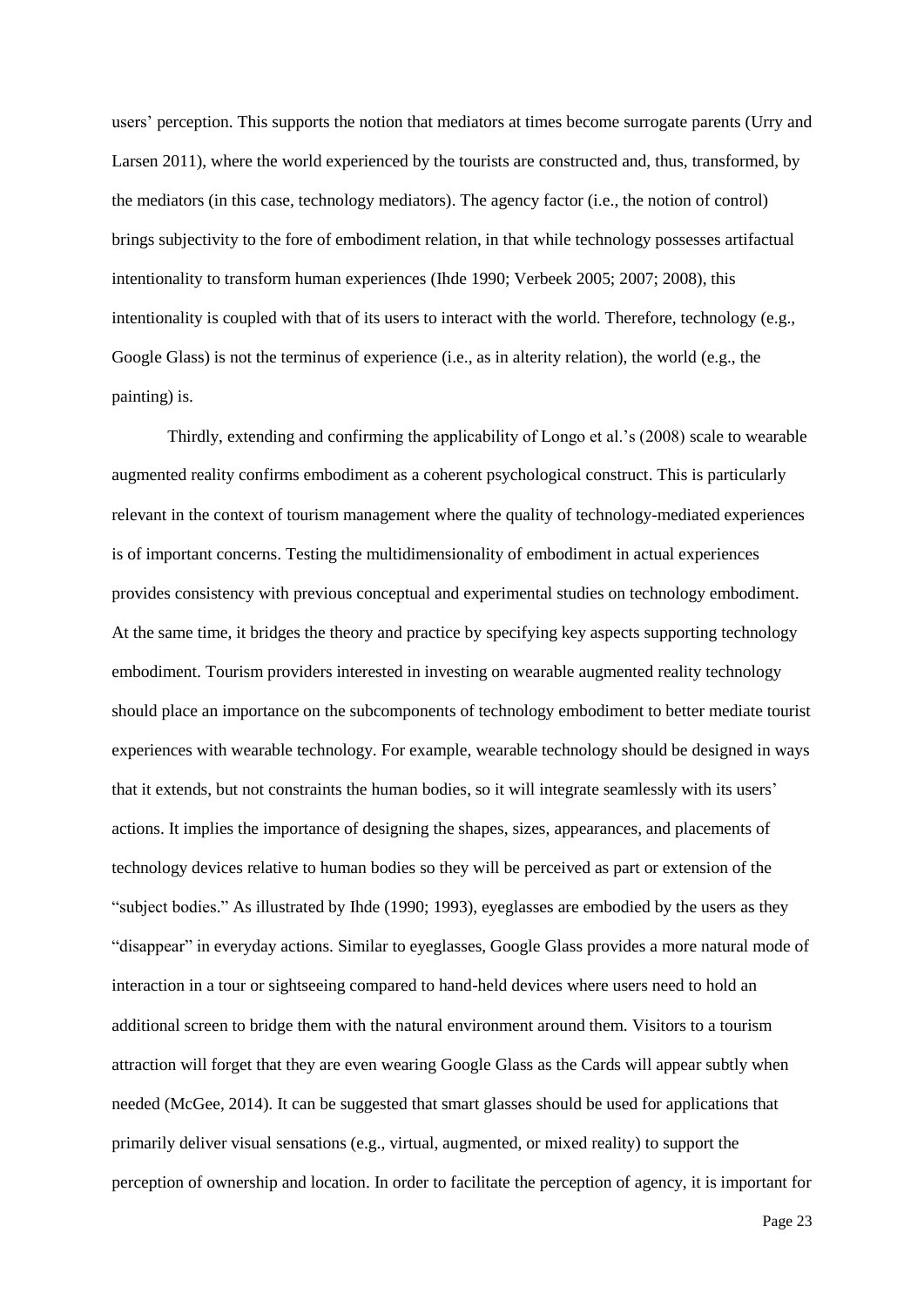the applications to allow different mode of interactions (e.g., haptic or voice commands, body movements) to ensure that users feel in control of their augmented reality experience. Furthermore, the results indicate that embodiment has positive impacts on enjoyment and overall experiences interacting with exhibits in the art gallery. For tourism providers, it signifies the positive roles of technology in enhancing experiences in tourism attractions and justifies the investment in innovative technologies for tourism experiences.

Lastly, through a review of conceptual description of embodiment phenomenon and an application of the psychometric approach to embodiment, this research contributes to a better positioning of technological mediation in tourism involving the latest wearable technology. However, several limitations remain. This research clarifies the dynamics of humans – technology relation within the mediated experiences, which is the underlined part of the schema (Verbeek 2005; 2007; 2008): [Tourists – Technology]  $\rightarrow$  Tourism Destinations. Naturally, the challenge on subjectivism and objectivism as well as the interplay of intentionality is centered in this relation, which is the core of embodiment. However, a deeper look on the subjectivity and objectivity between the two entities and the world (e.g., how tourists embody tourism destinations with the help of wearable technology) remains unexplained and should be considered in future research. Also, the experiential nature of this research constraints the research design and data gathering methods. Focusing on an art gallery allows the measuring of consistent experiences as all participants go through and interact with the same exhibits without much distraction from a multitude of other natural objects and situational contexts (e.g., in cases of walking around a city). Consequently, the results may not represent general embodiment experiences in other tourism settings. Therefore, future studies should apply the assessment of embodiment in different types of tourism attractions and settings. Additionally, the intensive nature of data collection limited the number of participants to be included in the study. While the results obtained from the analysis demonstrate a good fit, future studies should incorporate a larger number of respondents to test the model further.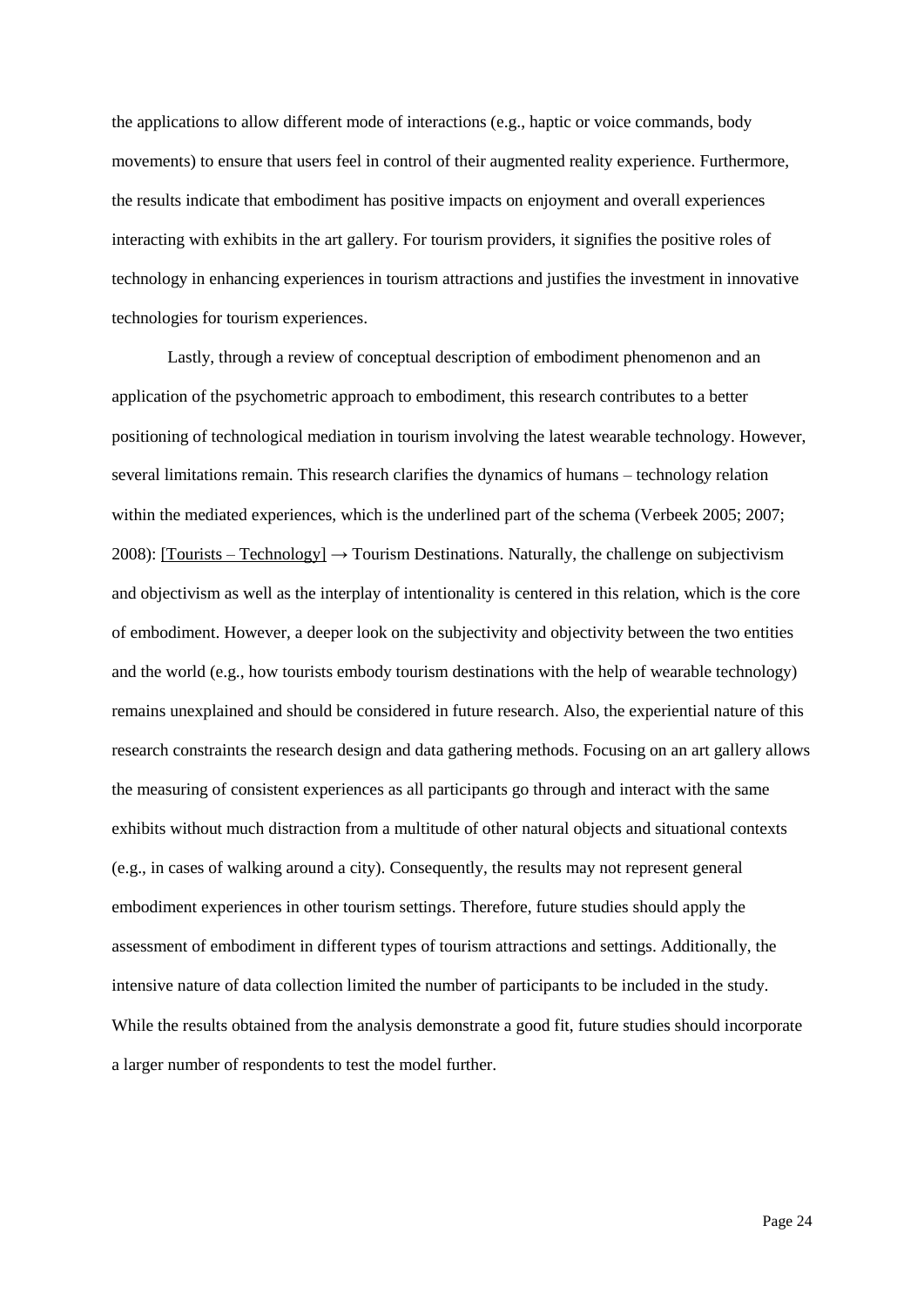## **Appendix**

# **A. Measurement Items**

Ownership (OW): 1 (Strongly Disagree) – 7 (Strongly Agree)

*When looking at the painting through Google Glass AR application…*

- OW1 *…it seemed like I was looking directly at my own surrounding environment, rather than at a Google Glass screen.*
- OW2 *…it seemed like the image I saw through the Google Glass screen resembled my own surrounding environment.*
- OW3 *…it seemed like the image I saw through the Google Glass screen was my own vision.*
- OW4 *…it seemed like the image I saw through the Google Glass screen was part of my surrounding environment.*
- OW5 *…it seemed like the image I saw on the Google Glass screen was my own eyesight.*

Location (LO): 1 (Strongly Disagree) – 7 (Strongly Agree)

*When looking at the painting through Google Glass AR application…*

- LO1 *…it seemed like the image I saw through the Google Glass screen was in the location where I was.*
- LO2 *…it seemed like I was in the location where the vision on the Google Glass screen was.*
- LO3 *…it seemed like the image I saw through the screen was caused by the Google Glass pointing at the painting.*
- LO4 *…it seemed like I was recognizing an image in the location where the painting was.*
- Agency (AG): 1 (Strongly Disagree) 7 (Strongly Agree)

*When looking at the painting through Google Glass AR application…*

AG1 – *…it seemed like I could have moved the Google Glass vision around if I had wanted.*

- AG2 *…it seemed like I was in control of the Google Glass vision.*
- AG3 *…it seemed like my own surrounding environment became the Google Glass vision.*
- AG4 *…it seemed like I was in control of the visuals on the Google Glass screen.*
- Enjoyment (EN): 1 (Strongly Disagree) 7 (Strongly Agree)
	- EN1 *Looking at the paintings through Google Glass was enjoyable.*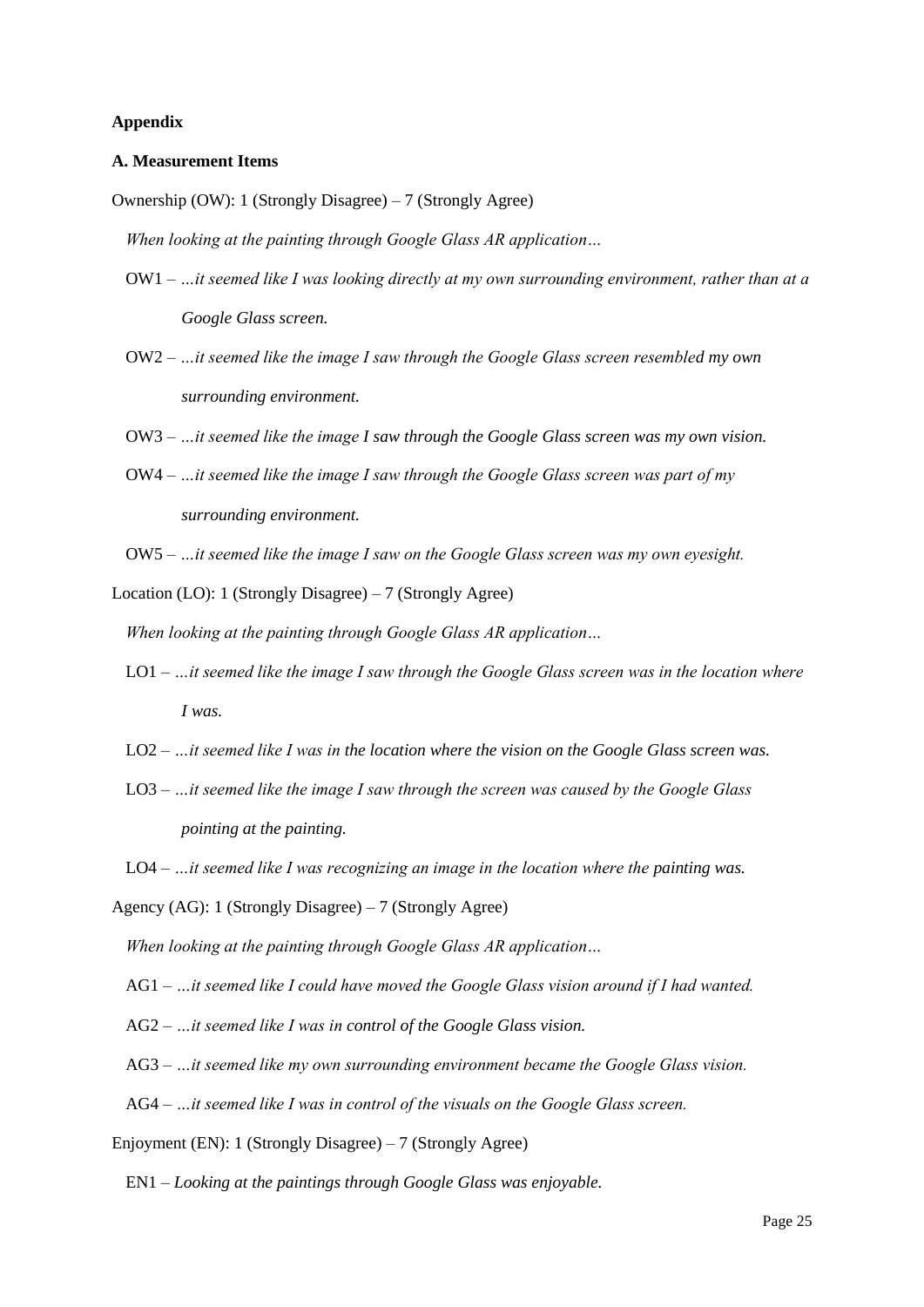- EN2 *Looking at the paintings through Google Glass was interesting.*
- EN3 *Looking at the paintings through Google Glass was pleasant.*
- Experience (EX): 1 (Strongly Disagree) 7 (Strongly Agree)
	- EX1 *Google Glass improves my experience with the paintings.*
	- EX2 *Google Glass enhances my experience with the paintings.*
	- EX3 *Using Google Glass, I had a better experience with the paintings.*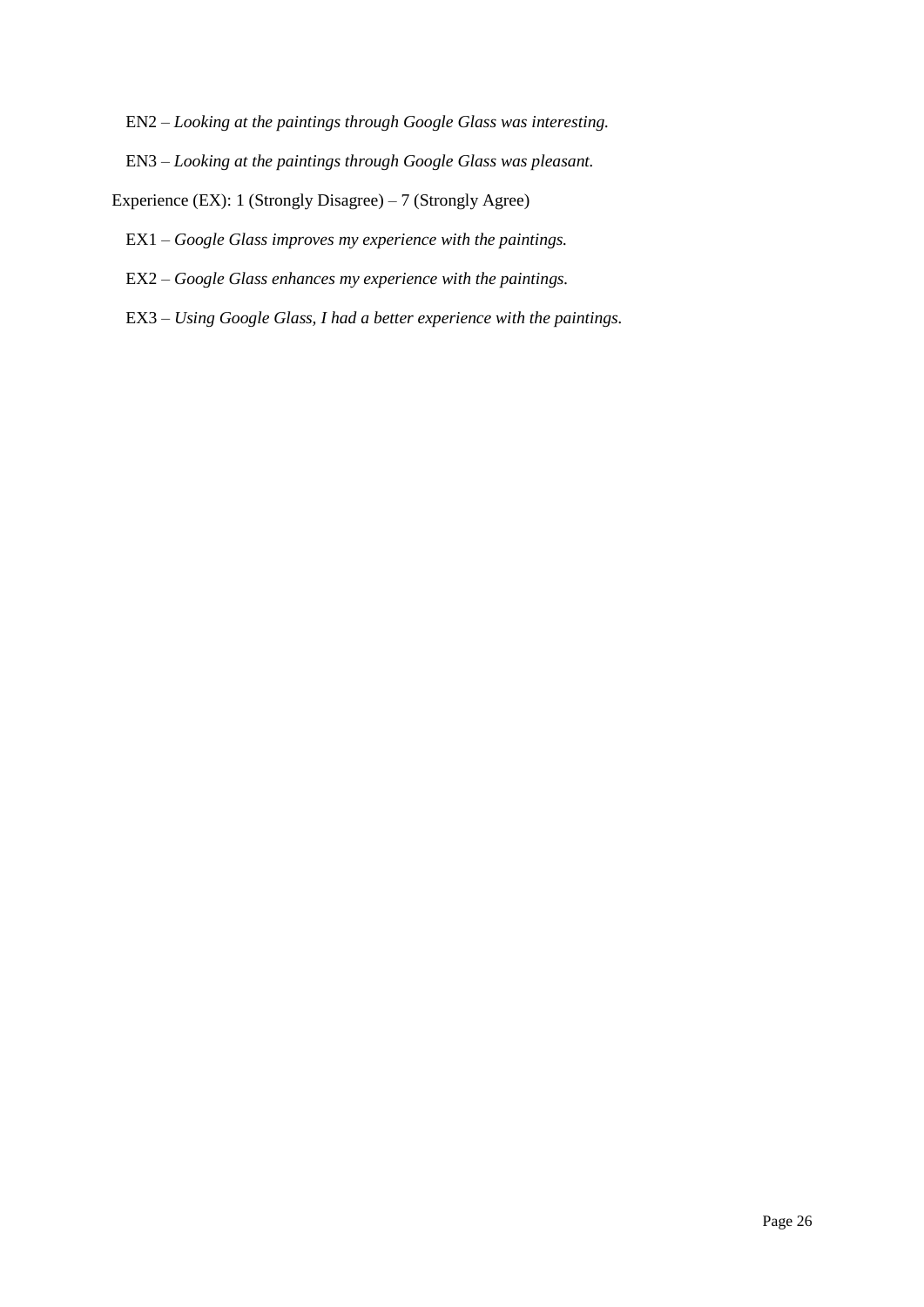**B. Examples of Museum Zoom Google Glass Cards**

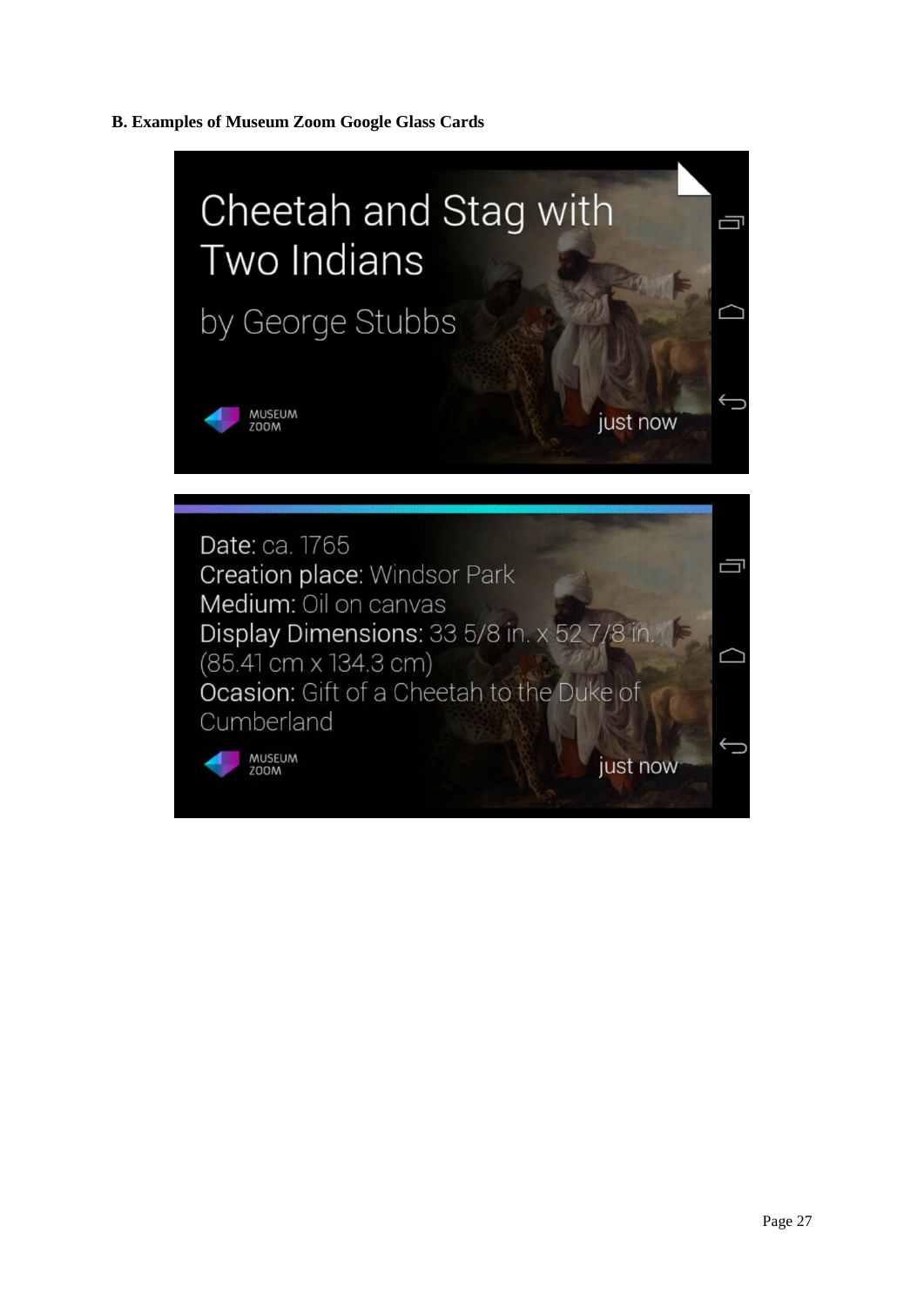|  |  |  |  | C. Syntax for Models 1, 2 and 3 with MLM Parameter Estimates |  |
|--|--|--|--|--------------------------------------------------------------|--|
|  |  |  |  |                                                              |  |

| Model 1                         | Model 2                      | <b>Model 3</b>                  |
|---------------------------------|------------------------------|---------------------------------|
| DATA: FILE IS "*\GLASS.csv";    | DATA: FILE IS "*\GLASS.csv"; | DATA: FILE IS "*\GLASS.csv";    |
| LISTWISE=ON;                    | LISTWISE=ON:                 | LISTWISE=ON;                    |
| <b>VARIABLE: NAMES ARE OW1-</b> | VARIABLE: NAMES ARE OW1-     | VARIABLE: NAMES ARE OW1-        |
| OW5 LO1-LO4 AG1-AG4 EN1-        | OW5 LO1-LO4 AG1-AG4 EN1-     | OW5 LO1-LO4 AG1-AG4 EN1-        |
| EN3 EX1-EX3;                    | EN3 EX1-EX3;                 | EN3 EX1-EX3;                    |
| <b>USEVARIABLES ARE OW1-OW5</b> | USEVARIABLES ARE OW1-OW5     | <b>USEVARIABLES ARE OW1-OW5</b> |
| LO1-LO4 AG1-AG4 EN1-EN3         | LO1-LO4 AG1-AG4 EN1-EN3      | LO1-LO4 AG1-AG4 EN1-EN3         |
| $EX1$ -EX3;                     | $EX1$ -EX3:                  | $EX1$ -EX3:                     |
| <b>ANALYSIS:</b>                | <b>ANALYSIS:</b>             | <b>ANALYSIS:</b>                |
| ESTIMATOR=MLM;                  | ESTIMATOR=MLM;               | ESTIMATOR=MLM;                  |
| MODEL:                          | MODEL:                       | MODEL:                          |
| OW BY OW1-OW5:                  | OW BY OW1-OW5;               | OW BY OW1-OW5:                  |
| LO BY LO1-LO4;                  | LO BY LO1-LO4;               | LO BY LO1-LO4;                  |
| AG BY AG1-AG4;                  | AG BY AG1-AG4;               | AG BY AG1-AG4;                  |
| EN BY EN1-EN3;                  | EN BY EN1-EN3;               | EN BY EN1-EN3;                  |
| EX BY EX1-EX3;                  | EX BY EX1-EX3;               | EX BY EX1-EX3;                  |
| EM BY OW LO AG;                 | EM BY OW LO AG;              | EM BY OW LO AG:                 |
| EN ON EM:                       | EN ON EM:                    | EN ON EM;                       |
| EX ON EM EN:                    | EX ON EM $EN@0:$             | EX ON EM@0 EN:                  |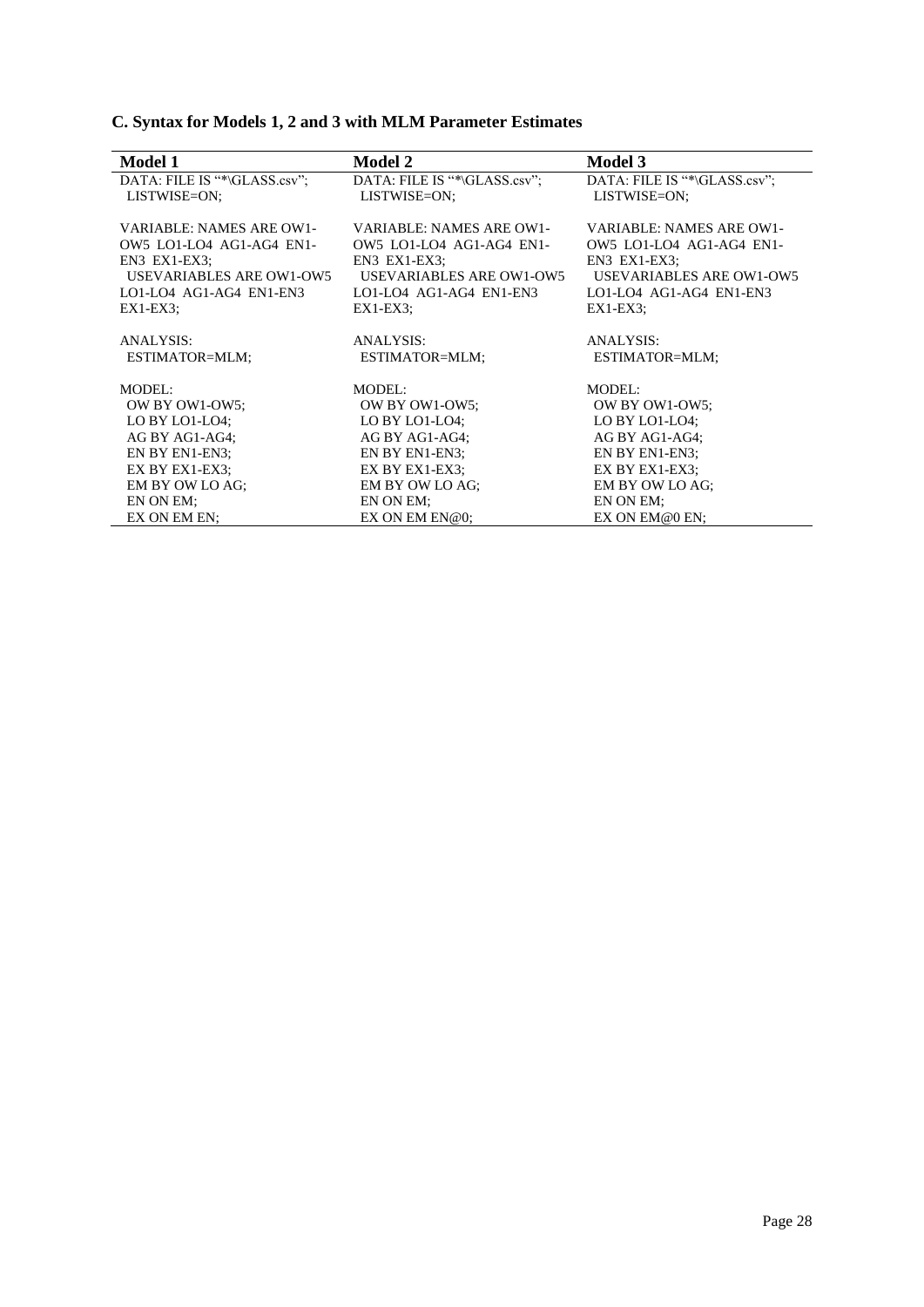### **References**

- Anderson, J.C., and D.W. Gerbing. 1988. "Structural Equation Modeling in Practice: A Review and Recommended Two-Step Approach." Psychological Bulletin 103(3): 411-423.
- Azuma, R.T. 1997. "A Survey of Augmented Reality." Presence: Teleoperators and Virtual Environments 6(4): 355-385.
- Barfield, W., and T. Caudell. 2001. "Basic Concepts in Wearable Computers and Augmented Reality." In Fundamentals of Wearable Computers and Augmented Reality, edited by W. Barfield and T. Caudell. Boca Raton, FL: CRC Press.
- Barfield, W., Bressler, D.M., and A.M. Bodzin. 2013. "A Mixed Methods Assessment of Students' Flow Experiences during a Mobile Augmented Reality Science Game." Journal of Computer Assisted Learning 29: 505-517.
- Brey, P. 2000. "Technology and Embodiment in Ihde and Merleau-Ponty." In Metaphysics, Epistemology, and Technology. Research in Philosophy and Technology (Vol. 19), edited by C. Mitcham. London: Elsevier/JAI Press.
- Caggianese, G., P. Neroni, and L. Gallo. 2014. "Natural Interaction and Wearable Augmented Reality for the Enjoyment of the Cultural Heritage in Outdoor Conditions." In AVR 2014, LNCS 8853, edited by L.T. De Paolis and A. Mongelli, 267-282. Switzerland: Springer.
- Chin, W.W. 1998. "Issues and Opinions on Structural Equation Modeling." MIS Quarterly, 22, viixvi.
- Chung, N., H. Han, and Y. Joun. 2015. "Tourists' Intention to Visit a Destination: The Role of Augmented Reality (AR) Application for a Heritage Site." Computers in Human Behaviour 50: 588-599.
- ComScore, Inc. 2011. "Digital Omnivores: How Tablets, Smartphones and Connected Devices are Changing U.S. Digital Media Consumption Habits." Retrieved from http://www.iab.net/media/file/Digital%2BOmnivores.pdf
- Consumer Electronics Association (CEA). 2015. "New Category Excitement Drives Increase in Consumer Tech Spending." Retrieved from http://www.ce.org/News/News-Releases/Press-Releases/2015-Press-Releases/New-Category-Excitement-Drives-Increase-in-Consume.aspx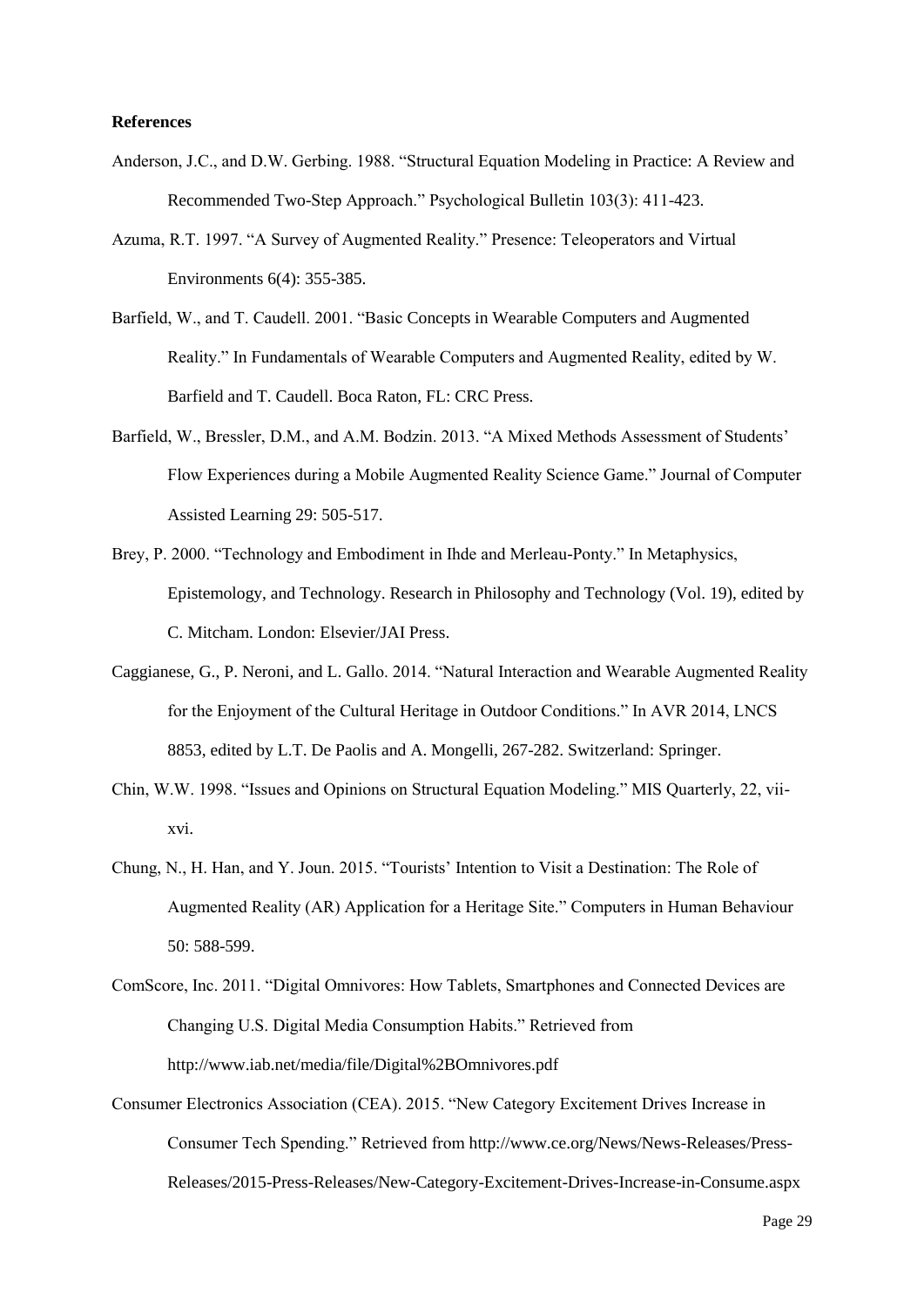- Damala, A., I. Marchal, and P. Houlier. 2007. "Merging Augmented Reality Based Features in Mobile Multimedia Museum Guides: Anticipating the Future of the Cultural Past." In Proceedings of CIPA Conference (pp. 259-264), Athens, Greece, 1-6 October 2007.
- Davis, F.D., R.P. Bagozzi, and P.R. Warshaw. 1992. "Extrinsic and Intrinsic Motivation to Use Computers in the Workplace." Journal of Applied Social Psychology 11: 1111-1132.
- Dickey, M.R. 2013. "How Google Glass will Revolutionize 9 Industries." Retrieved from http://www.businessinsider.com/google-glass-will-totally-disrupt-these-tktk-industries-2013- 3?op=1
- Ding, L., W.F. Velicer, and L.L. Harlow (1995). "Effects of Estimation Methods, Number of Indicators per Factor, and Improper Solutions on Structural Equation Modeling Fit Indices." Structural Equation Modeling 2(2): 119-144.
- Feiner, S., B. MacIntyre, T. Höllerer, and A. Webster. 1997. "A Tourism Machine: Prototyping 3D Mobile Augmented Reality Systems for Exploring the Urban Environment." In Proceedings of First International Symposium on Wearable Computers (p. 74-81), Cambridge, MA, October 13 – 14, 1997.
- Fritz, F., A. Susperregui, and M.T. Linaza. 2005. "Enhancing Cultural Tourism Experiences with Augmented Reality Technologies.' In Proceedings of the 6<sup>th</sup> International Symposium on Virtual Reality, Archaeology and Cultural Heritage, Pisa, Italy, November 9, 2005.
- Fuchs, T., and J.E. Schlimme. 2009. "Embodiment and Psychopathology: A Phenomenological Perspective." Current Opinion in Psychiatry 22: 570-575.
- Gallagher, S. 1986. "Body Image and Body Schema: A Conceptual Clarification." Journal of Mind and Behavior 7: 541-554.
- Gefen, D., D.W. Straub, and M. Boudreau. 2000. "Structural Equation Modeling and Regression: Guidelines for Research Practice." Communications of the Association of Information Systems, 4, 1-78.
- Gellersen, H.-W. 1999. "Guest Editorial: Handheld CSCW: Personal Technologies for Collaboration." Personal Technologies 3(1-2): 1-7.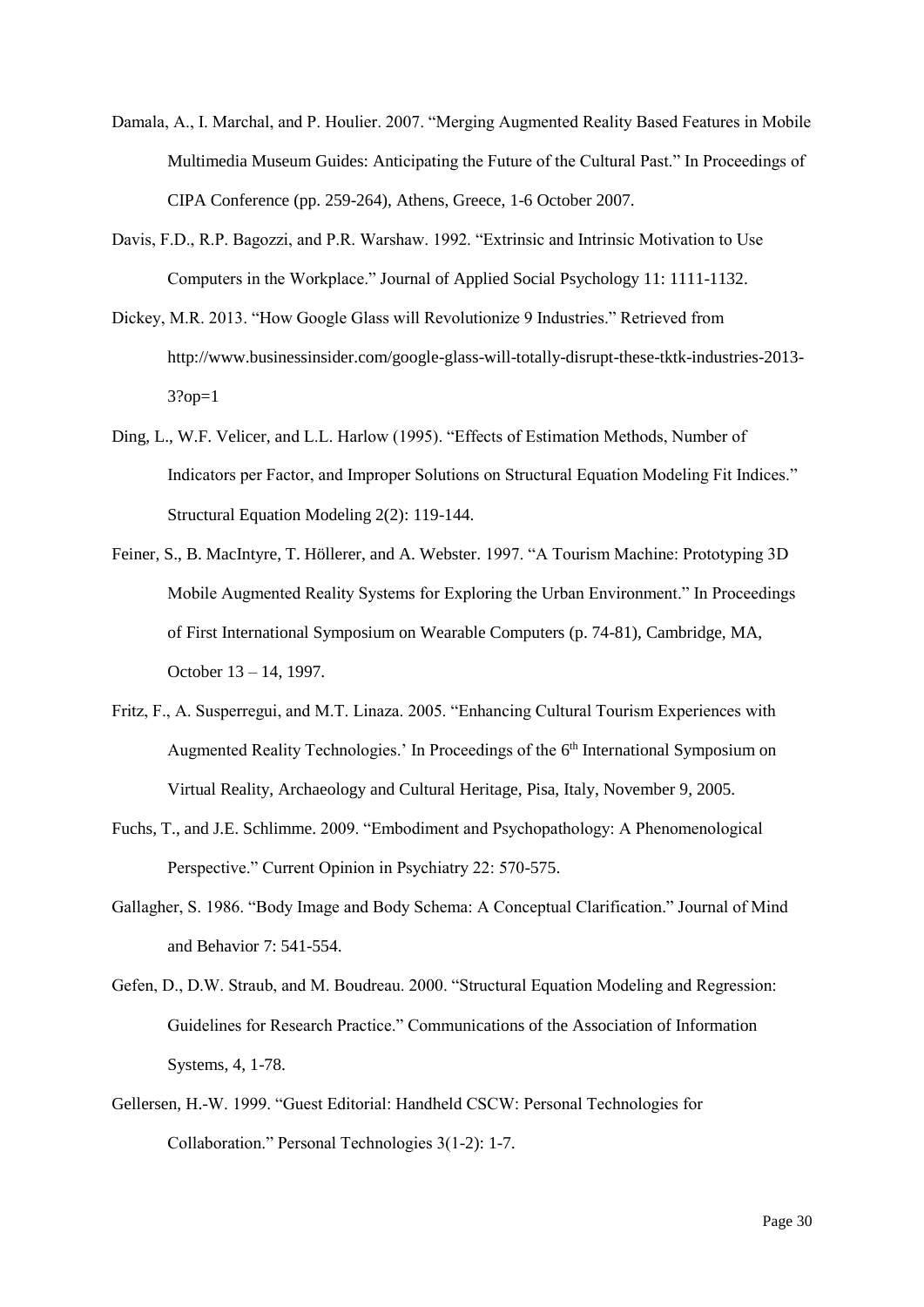- Giraud, T., A. Paljic, and L. Leroy. 2013. ""It" + "I": Virtual Embodiments as Hybrid Experiences." In Proceedings of the 5<sup>th</sup> Joint Virtual Reality Conference (pp. 91-94), Aire-la-Ville, Switzerland, December 11, 2013.
- Gleue, T., and P. Dähne. 2001. "Design and Implementation of a Mobile Device for Outdoor Augmented Reality in the Archeoguide Project." In Proceedings of the 2001 Conference on Virtual Reality, Archeology, and Cultural Heritage. New York: ACM.

Google, Inc. 2012. "Glass Explorer Program." Google.com/Glass

- Hair, J.F. Jr., W.C. Black, B.J. Babin, and R.E. Anderson. 2010. Multivariate Data Analysis. 7th Edition. Upper Saddle River, NJ: Prentice Hall.
- Hair, J.F., C.M. Ringle, and M. Sarstedt. 2011. "PLS-SEM: Indeed a Silver Bullet." Journal of Marketing Theory and Practice, 19, 139-152.
- Han, D., T. Jung, and A. Gibson. 2014. "Dublin AR: Implementing Augmented Reality (AR) in Tourism." In Information and Communication Technologies in Tourism 2014, edited by Z. Xiang and I. Tussyadiah, I., 511-523. Switzerland: Springer International Publishing.
- Holloway, J.C. 1981. "The Guided Tour: A Sociological Approach." Annals of Tourism Research 8(3): 377-402.
- Hu, L., and P.M. Bentler. 1999. "Cutoff Criteria for Fit Indexes in Covariance Structure Analysis: Conventional Criteria versus New Alternatives." Structural Equation Modeling: A Multidisciplinary Journal 6(1): 1-55.
- Igbaria, M., S. Parasuraman, and J. Baroudi. 1996. "A Motivational Model of Microcomputer Usage." Journal of Management Information Systems 13(1): 127-143.
- Ihde, D. 1990. Technology and the Lifeworld: From Garden to Earth. Bloomington, IN: Indiana University Press.
- Ihde, D. 1993. The Philosophy of Technology. New York, NY: Paragon House.
- Jansson, A. 2002. "Spatial Phantasmagoria: The Mediatization of Tourism Experience." European Journal of Communication 17(4): 429-443.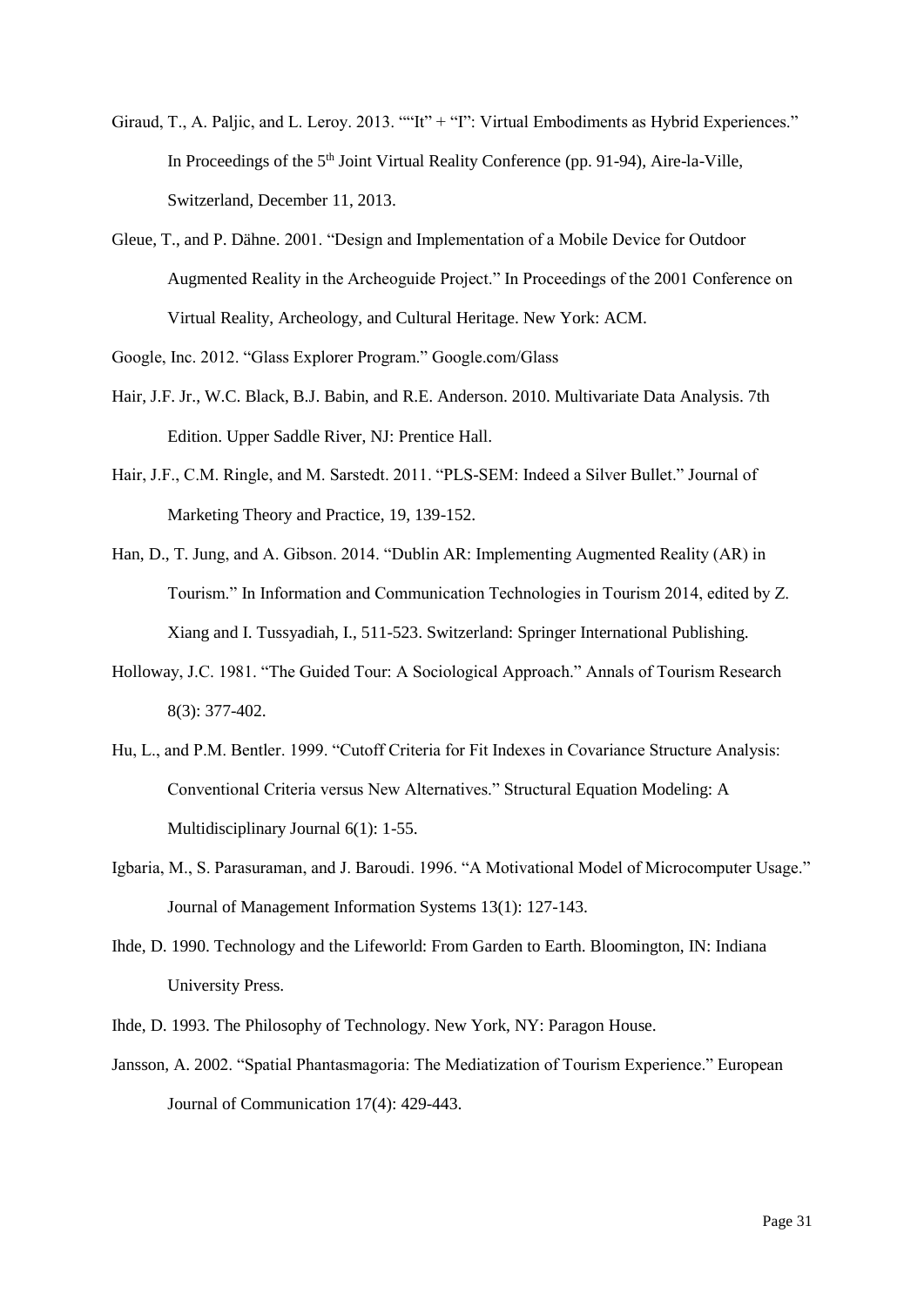- Jennings, G., and B. Weiler. 2006. "Mediating Meaning: Perspectives on Brokering Quality Tourist Experiences." In Quality Tourism Experiences, edited by G. Jennings and N. P. Nickerson, 57-78. Boston: Elsevier.
- Jensen, O. 2010. "Social Mediation in Remote Developing World Tourism Locations The Significance of Social Ties Between Local Guides and Host Communities in Sustainable Tourism Development." Journal of Sustainable Tourism 18(5): 615-633.
- Jung, T., N. Chung, and M. Leue. 2015. The Determinants of Recommendations to Use Augmented Reality Technologies – The Case of a Korean Theme Park." Tourism Management 49: 75-86.
- Kounavis, C.D., A.E. Kasimati, and E.D. Zamani. 2012. "Enhancing the Tourism Experience through Mobile Augmented Reality: Challenges and Prospects." International Journal of Engineering Business Management 4: 1-6.
- Leue, M.C., D. Han, and T. Jung. 2014. "Google Glass Creative Tourism Experience: A Case Study of Manchester Art Gallery." Paper presented at WHTF, Seoul, 26-29 June 2014.
- Leue, M.C., T. Jung, and D. tom Dieck. 2015. Google Glass Augmented Reality: Generic Learning Outcomes for Art Galleries. In Information and Communication Technologies in Tourism 2015, edited by I. Tussyadiah and A. Inversini, 463-476. Switzerland: Springer International Publishing.
- Longo, M. R., & P. Haggard. 2012. "What is it Like to Have a Body?" Current Directions in Psychological Science 21: 140-145.
- Longo, M.R., Schüür, F., Kammers, M.P.M., Tsakiris, M., & Haggard, P. 2008. "What is Embodiment? A Psychometric Approach." Cognition 107: 978-998.
- Longo, M.R., F. Schüür, M.P.M. Kammers, M. Tsakiris, and P. Haggard. 2009. "Self Awareness and the Body Image." Acta Psychologica 132(2): 166-172.
- Lowry, P.J., and J. Gaskin. 2014. "Partial Least Squares (PLS) Structural Equation Modeling (SEM) for Building and Testing Behavioral Causal Theory: When to Choose it and How to Choose it." IEEE Transactions on Professional Communication 57(2): 123-146.
- MacCallum, R.C., M.W. Browne, and H.M. Sugawara. 1996. "Power Analysis and Determination of Sample Size for Covariance Structural Modeling." Psychological Methods 17: 23-41.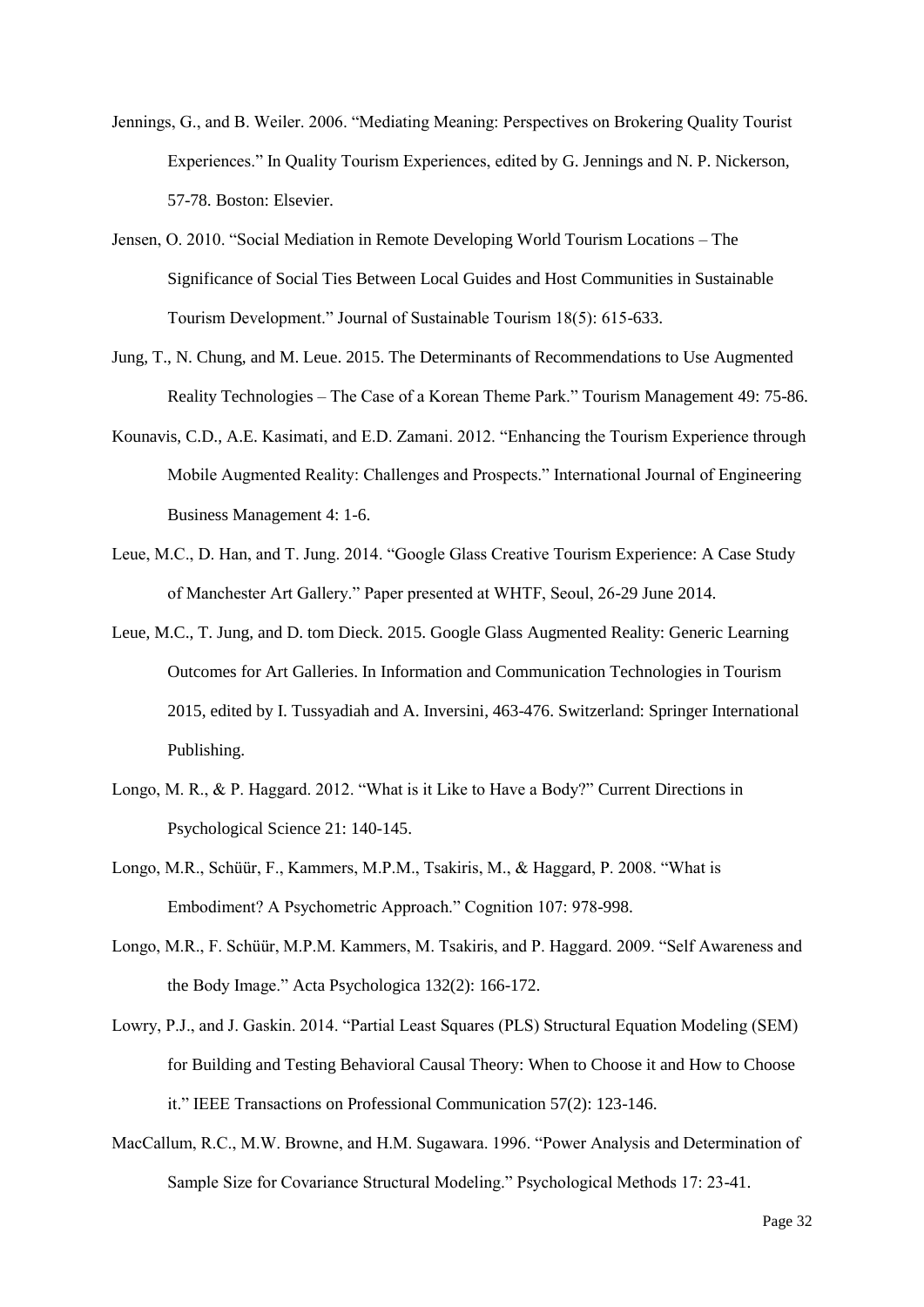- Macdonald, S. 2006. "Mediating Heritage: Tour Guides at the Former Nazi Party Rally Grounds, Nuremberg." Tourist Studies 6(2): 119-138.
- Macvean, A.P., and M.O. Riedl. 2011. "An Enjoyment Metric for the Evaluation of Alternate Reality Games." In Proceedings of the 6<sup>th</sup> International Conference on Foundations of Digital Games, 277-279. New York, NY: ACM. DOI: [10.1145/2159365.2159411.](https://doi.org/10.1145/2159365.2159411)
- McGee, M. 2014, December 4. "San Francisco Museum is First to offer Google Glass-Powered Art Exhibit." Glass Almanac. Retrieved from http://glassalmanac.com/san-francisco-museumfirst-offer-google-glass-powered-art-exhibit/6717/.
- McGrath, G. 2007. Towards Developing Tour Guides as Interpreters of Cultural Heritage: The Case of Cusco, Peru. In Quality Assurance and Certification in Ecotourism, edited by R. Black and A. Crabtree, 364-394. Oxfordshire: CAB International.
- Merleau-Ponty, M. 1962. Phenomenology of Perception. Translated by C. Smith. London: Routledge.
- Morrison, A., A. Oulasvirta, P. Peltonen, S. Lemmelä, G. Jacucci, G. Reitmayr, J. Näsänen, and A. Juustila. 2009. "Like Bees around the Hive: A Comparison Study of a Mobile Augmented Reality Map." *In* Proceedings of CHI 2009 Conference, Boston, MA, April 29, 2009.
- Muthén, L.K., and B.O. Muthén. 1998-2012. Mplus User's Guide. Seventh Edition. Los Angeles, CA: Muthén & Muthén.
- Neuhofer, B., D. Buhalis, and A. Ladkin. 2012. "Conceptualising Technology Enhanced Destination Experiences." Journal of Destination Marketing & Management 1: 36-46.
- Nielsen (2014). "How Smartphones are Changing Consumers' Daily Routines around the Globe." Retrieved from http://www.nielsen.com/content/corporate/us/en/insights/news/2014/howsmartphones-are-changing-consumers-daily-routines-around-the-globe.html
- Nunnally, J.C. 1967. "Psychometric Theory." New York, NY: McGraw-Hill.
- Oulasvirta, A., T. Rattenbury, L. Ma, and E. Raita. 2012. "Habits Make Smartphone Use More Pervasive." Personal and Ubiquitous Computing 16(1): 105-114.
- Penn, M. 2015. "Views from around the Globe: 2<sup>nd</sup> Annual Poll on How Personal Technology is Changing our Lives." Microsoft. Retrieved from http://mscorp.blob.core.windows.net/mscorpmedia/2015/01/2015DavosPollFINAL.pdf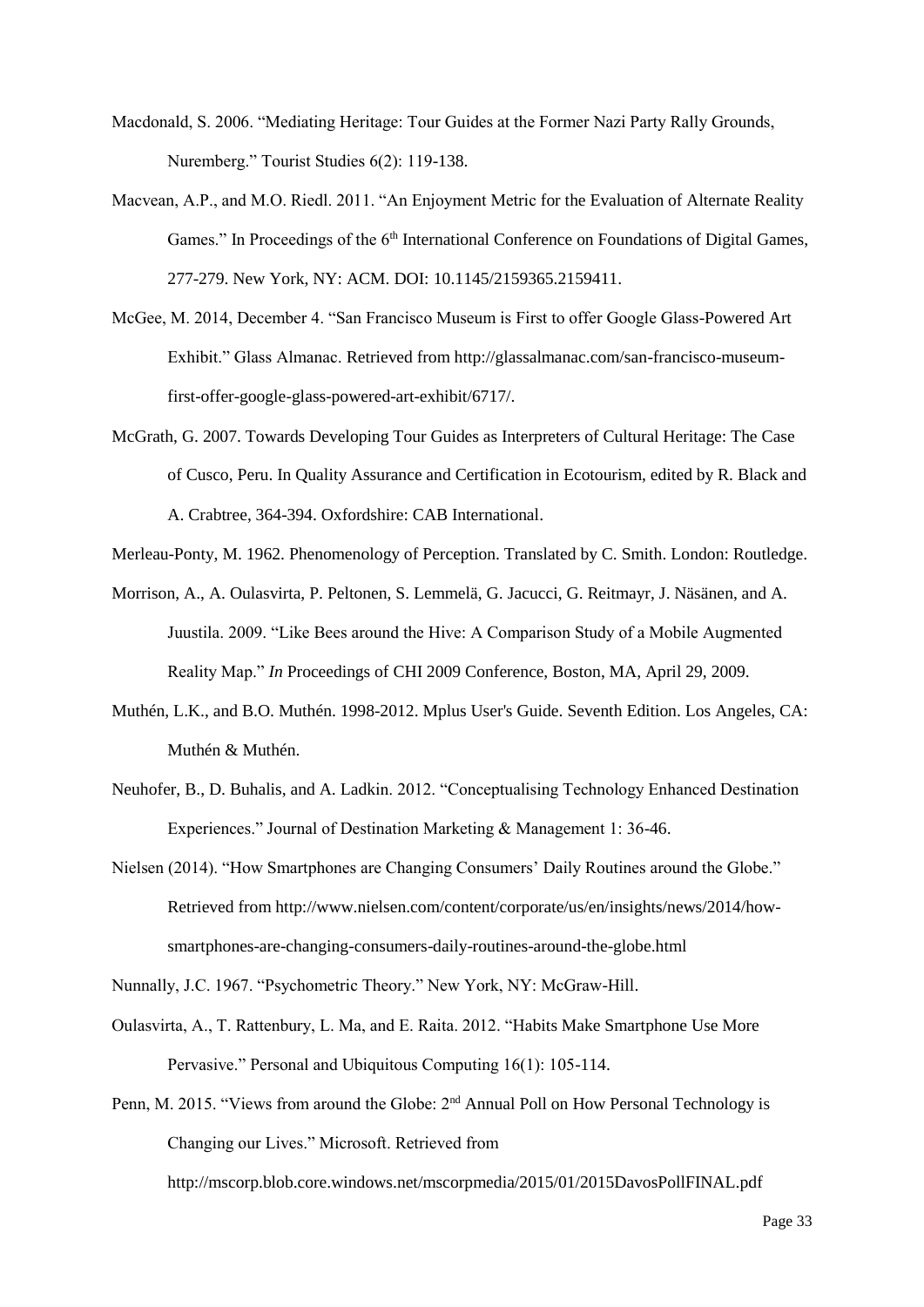- Podsakoff, P.M., S.B. MacKenzie, J.Y. Lee, and N.P. Podsakoff. 2003. "Common Method Biases in Behavioral Research: A Critical Review of The Literature and Recommended Remedies." Journal of Applied Psychology 88(5): 879-903.
- Prabu, K. 2012. "How Google's Project Glass is going to Revolutionize Travellers and Travel Companies." Retrieved from http://www.travopia.com/2012/04/how-googles-project-glass-isgoing-to.html
- Price, T.F., C.K. Peterson, and E. Harmon-Jones. 2012. "The Emotive Neuroscience of Embodiment." Motivation and Emotion 36(1): 27-37.
- Rauschnabel, P. A., A. Brem and B.S. Ivens, B. 2015. "Who will buy smart glasses? Empirical results of two pre-market-entry studies on the role of personality in individual awareness and intended adoption of Google Glass wearables." Computers in Human Behavior 49: 635-647.

Stanghellini, G. 2009. "Embodiment and Schizophrenia." World Psychiatry 8: 56-59.

- Starner, T. 2015. "Wearable Computing: Meeting the Challenge." In Fundamentals of Wearable Computers and Augmented Reality (2<sup>nd</sup> Edition), edited by W. Barfield, 13-30. Boca Raton, FL: CRC Press.
- Starner, T., S. Mann, B. Rhodes, J. Levine, J. Healey, D. Kirsch, R. Picard, and A. Pentland. 1997. "Augmented Reality through Wearable Computing." Presence: Teleoperators and Virtual Environments 6(4): 386-398.
- Statista 2016. "Share of Adults Who Visited a Museum or Gallery in the Last Year in England from 2012/13 to 2014/15, by Age." Retrieved from

https://www.statista.com/statistics/418323/museum-galery-attendance-uk-england-by-age/

- Sylaiou, S., K. Mania, A. Karoulis, and M. White. 2010. "Exploring the Relationship between Presence and Enjoyment in a Virtual Museum." International Journal of Human-Computer Studies 68: 243-253.
- Thong, J.Y.L., S.-J. Hong, and K.Y. Tam. 2006. "The Effects of Post-Adoption Beliefs on the Expectation-Confirmation for Information Technology Continuance." International Journal of Human-Computer Studies 64(9): 799-810.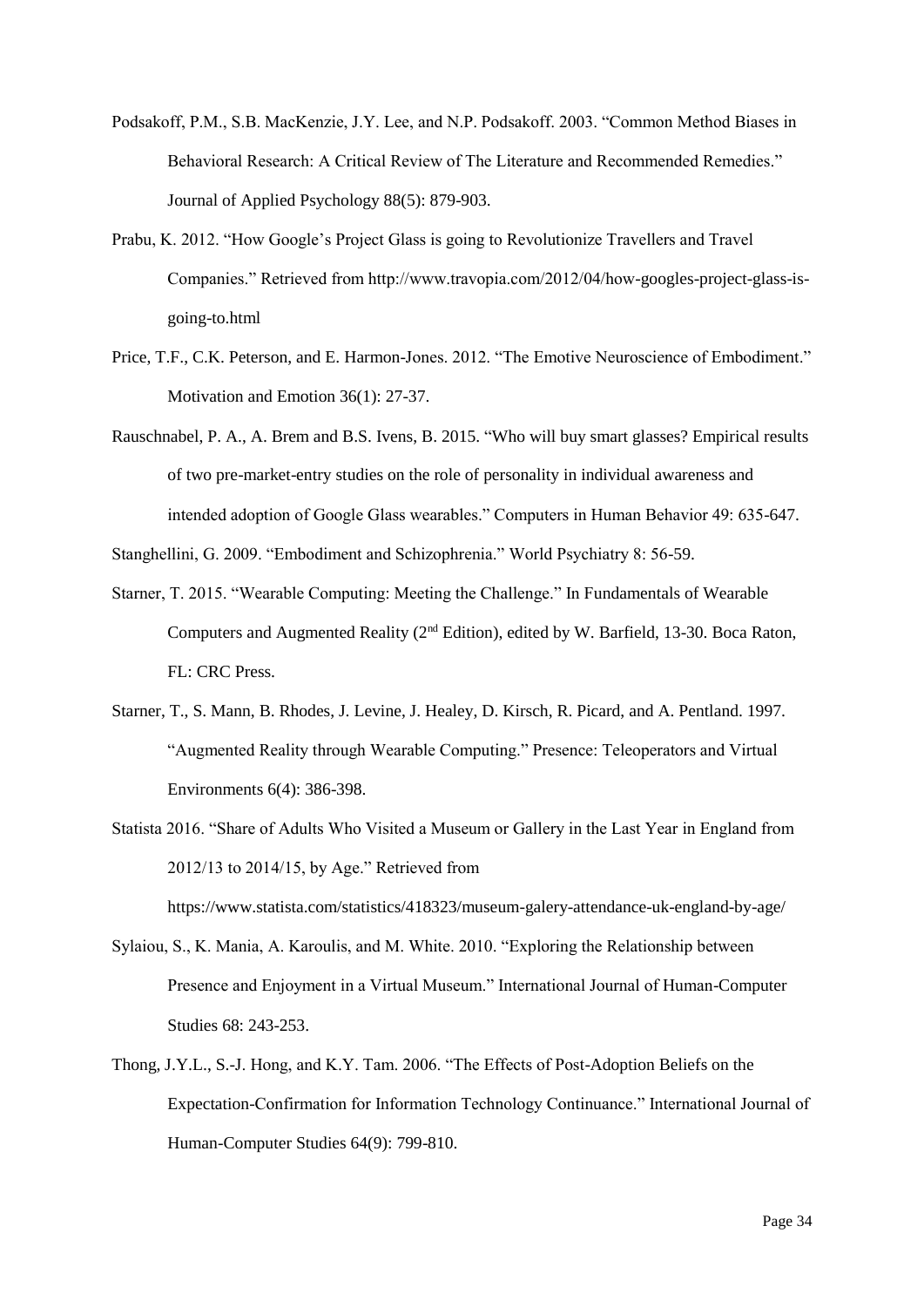- Tinsley, H.E., and D.J. Tinsley. 1987. "Uses of Factor Analysis in Counseling Psychology Research." Journal of Counseling Psychology 34(4): 414-424.
- tom Dieck, M.C., and T. Jung. 2015. "A Theoretical Model of Augmented Reality Acceptance in Urban Heritage Tourism." Current Issues in Tourism*.* DOI: 10.1080/13683500.2015.1070801
- tom Dieck, M. C., T. Jung, T. and D. Han. 2016. "Mapping requirements for the wearable smart glasses augmented reality museum application". Journal of Hospitality and Tourism Technology 7(3): 230-253.
- tom Dieck, M. C., T. Jung, T. and D. tom Dieck. 2016. "Enhancing art gallery visitors' learning experience using wearable augmented reality: generic learning outcomes perspective." Current Issues in Tourism: 1-21. DOI: 10.1080/13683500.2016.1224818
- Turner, L. and J. Ash. 1975. "The" Golden Hordes: International Tourism and the Pleasure Periphery. London: Constable & Robinson Ltd.
- Tussyadiah, I. 2014. "Expectation of Travel Experiences with Wearable Computing Devices." In Information and Communication Technologies in Tourism 2014, edited by Z. Xiang and I. Tussyadiah, 539-552. Switzerland: Springer International Publishing.
- Tussyadiah, I.P. 2015. "The Influence of Innovativeness on On-Site Smartphone Use among American Travelers: Implications for Context-based Push Marketing." Journal of Travel and Tourism Marketing. DOI: [10.1080/10548408.2015.1068263.](http://www.tandfonline.com/doi/abs/10.1080/10548408.2015.1068263#.Vjz1T4RPZtI)
- Tussyadiah, I.P. 2017. "Technology and Behavioral Design in Tourism." In Fesenmaier, D.R., and Z. Xiang (Eds.), Design Science in Tourism (pp. 173-191). Springer. DOI: 10.1007/978-3-319- 42773-7\_12
- Tussyadiah, I.P., and D.R. Fesenmaier. 2009. "Mediating Tourist Experiences Access to Places via Shared Videos." Annals of Tourism Research 36(1): 24-40
- Tussyadiah, I.P., and F. Zach. 2012. "The Role of Geo-Based Technology in Place Experiences." Annals of Tourism Research 39(2): 780-800.
- Urry, J., and J. Larsen. 2011. The Tourist Gaze 3.0. London: Sage Publications.
- Van der Heijden, H. 2004. "User Acceptance of Hedonic Information Systems." MIS Quarterly 28(4): 695-704.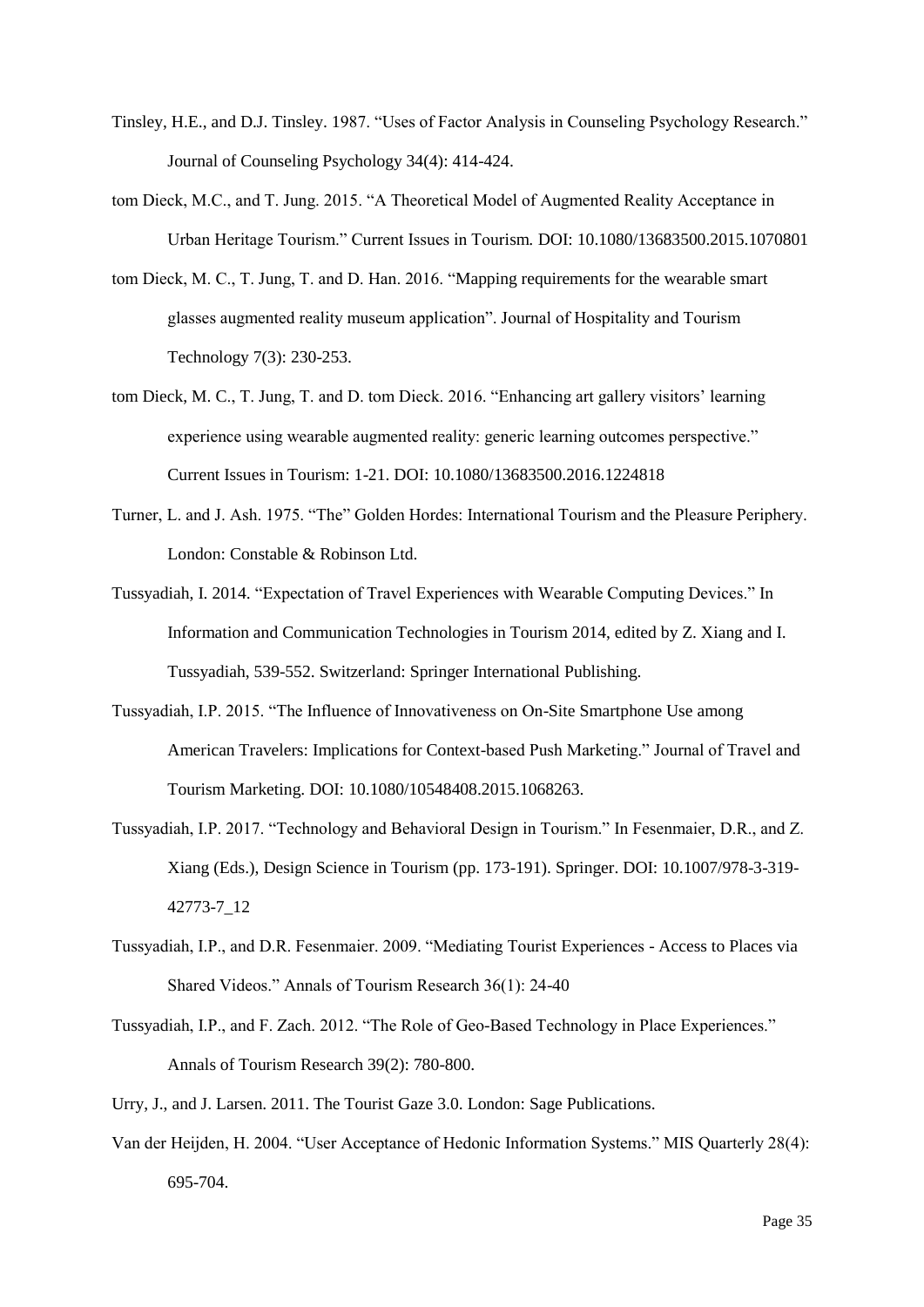- van Krevelen, D.W.F., and R. Poelman. 2010. "A Survey of Augmented Reality Technologies, Applications, and Limitations." The International Journal of Virtual Reality 9(2): 1-20.
- Venkatesh, V. 1999. "Creation of Favorable User Perceptions: Exploring the Role of Intrinsic Motivation." MIS Quarterly 23(2): 239-260.
- Venkatesh, V., and S.A. Brown. 2001. "A Longitudinal Investigation of Personal Computers in Homes: Adoption Determinants and Emerging Challenges." MIS Quarterly 25(1): 71-102.
- Verbeek, P.-P. 2005. What Things Do: Philosophical Reflections on Technology, Agency, and Design. Translated by R. P. Crease. University Park, PA: The Pennsylvania State University Press.
- Verbeek, P.-P. 2007. "Beyond the Human Eye: Technological Mediation and Posthuman Visions." In Mediated Vision, edited by P. Kockelkoren. Rotterdam: Veenman Publishers and ArtEZ Press.
- Verbeek, P.-P. 2008. "Cyborg Intentionality: Rethinking the Phenomenology of Human-Technology Relations." Phenomenology and the Cognitive Sciences 7(3): 387-395.
- Verbeek, P.-P. 2015. "Beyond Interaction: A Short Introduction to Mediation Theory." Interactions 12(3): 26-31.
- Wang, D., S. Park, and D.R. Fesenmaier. 2012. "The Role of Smartphones in Mediating the Touristic Experience." Journal of Travel Research 51(4): 371-387.
- Wang, D., Z. Xiang, and D.R. Fesenmaier. 2014a. "Adapting to the Mobile World: A Model of Smartphone Use." Annals of Tourism Research 48: 11-26
- Wang, D., Z. Xiang, and D.R. Fesenmaier. 2014b, OnlineFirst. "Smartphone Use in Everyday Life and Travel." Journal of Travel Research. DOI: 10.1177/0047287514535847
- Weiler, B., and X. Yu. 2007. "Dimensions of Cultural Mediation in Guiding Chinese Tour Groups: Implications for Interpretation." Tourism Recreation Research 32(3): 13-22.
- Weiss, T., C. Whiteley, J. Treviranus, and D.I. Fels. 2001. "PEBBLES: A Personal Technology for Meeting Educational, Social and Emotional Needs of Hospitalized Children." Personal and Ubiquitous Computing 5: 157-168.